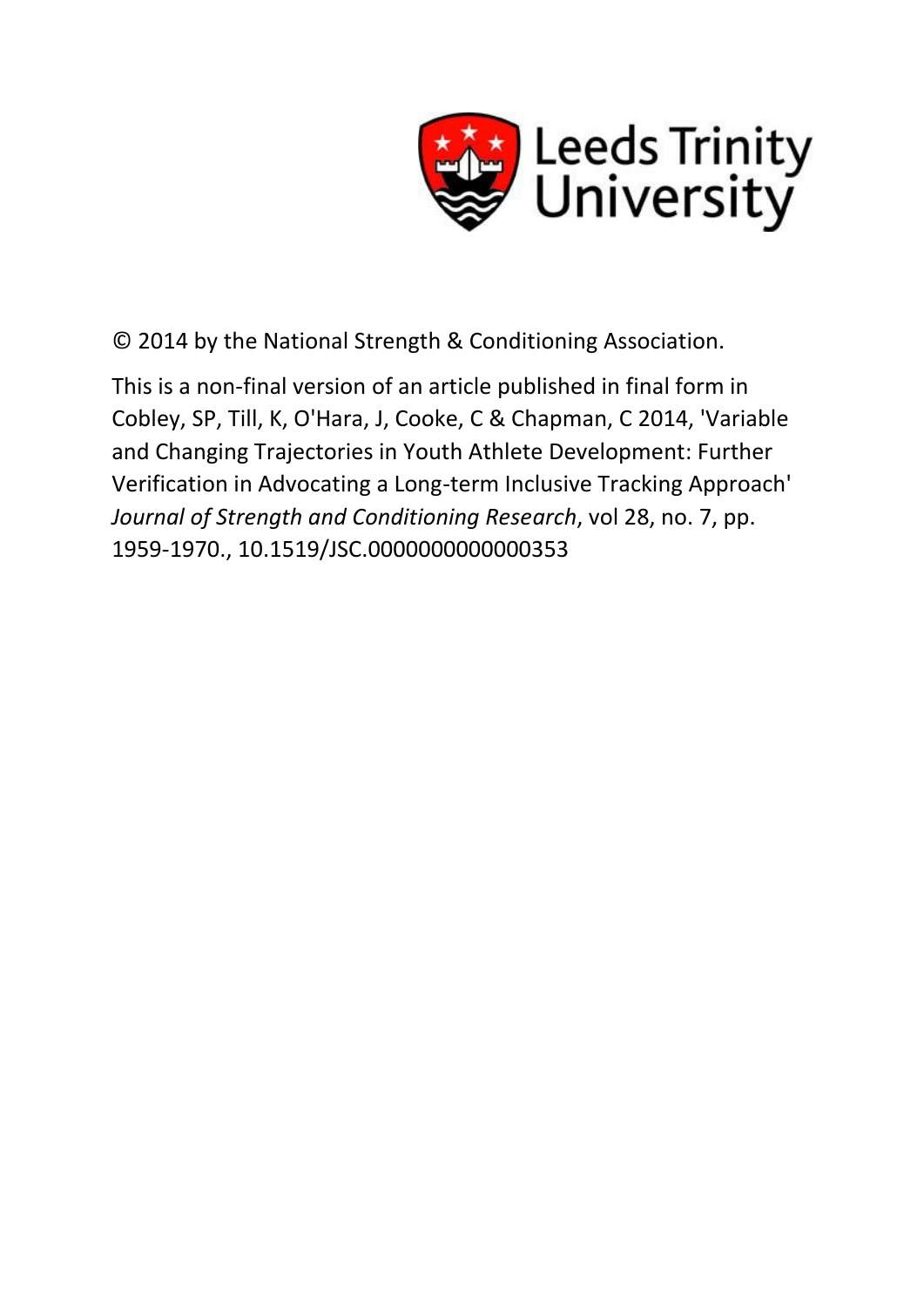Running head: Variable and changing trajectories in youth athlete development

Variable and changing trajectories in youth athlete development:

Further verification in advocating a long-term inclusive tracking approach

Submitted to:

*Journal of Strength & Conditioning Research*

on:

9/3/2013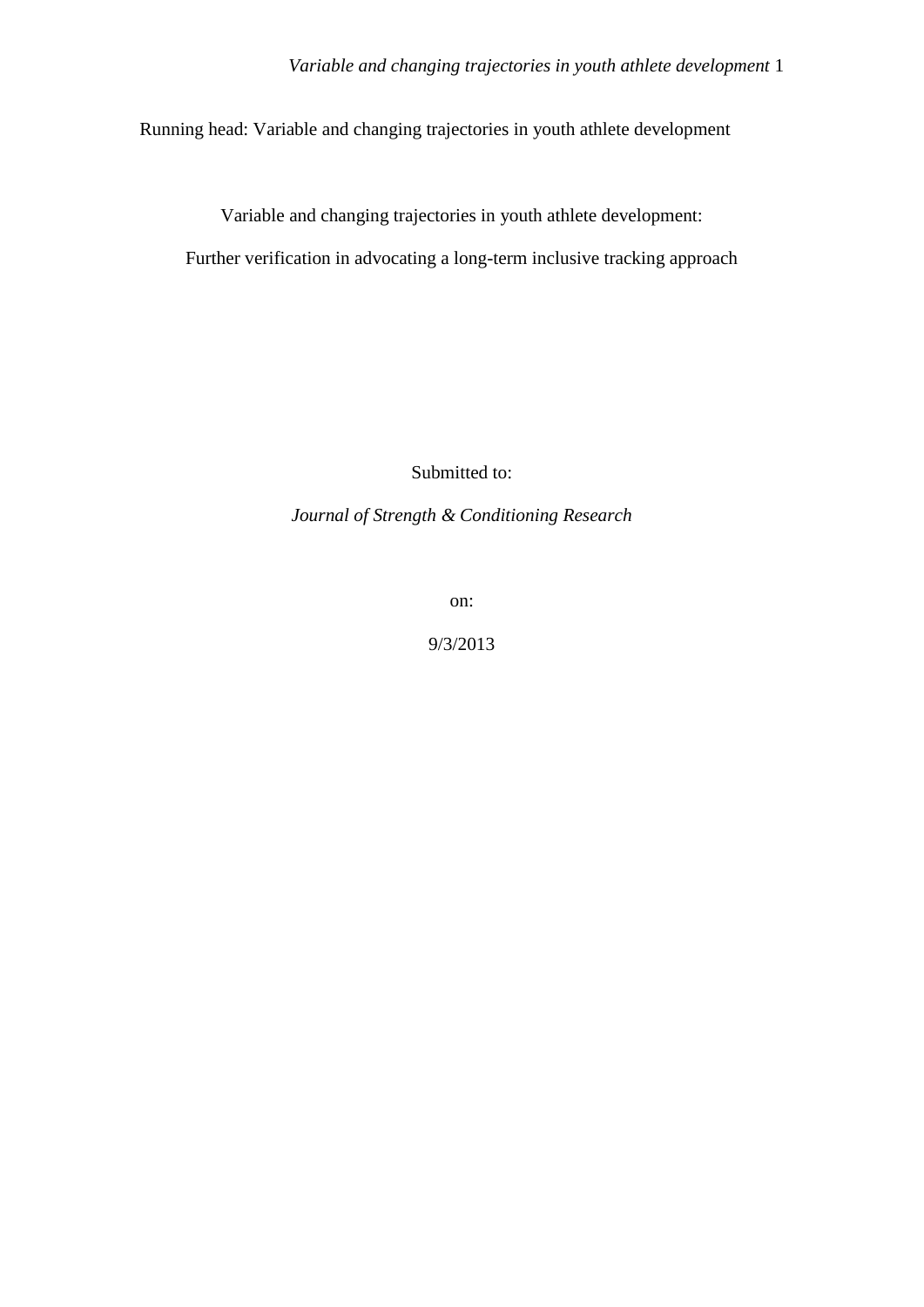## **ABSTRACT**

Based on hypotheses that athlete development can be variable and non-linear across a longitudinal period, and that 'relatively later maturing players' can reduce or negate developmental differences in later adolescence, this study examined a methodological issue concerning how best to assess anthropometric and fitness change relative to a broader population (i.e., 'across age categories' or 'per year'), and changes in case rugby league players (i.e., ages 13-15) across a 2 year period relative to an age and skill matched population  $(N = 1,172)$ . Findings identified that a 'per year' method generated less deviated z scores across variables, suggesting less substantial change in case players relative to the population. When applied to additional players, z-score and radar graphs still showed developmental variability and longitudinal change, even within a relatively homogenous sample. The possibility of a 'later maturing player' rapidly reducing developmental differences within a two year period was identified. These findings affirm the potential for highly variable and changing trajectories between adolescent athletes, particular for those of differing maturation status. Practical implications point toward advocating a long-term inclusive tracking approach, the avoidance of (de)selection, and the reduction of a performance emphasis at adolescent stages of sport development systems.

**Key Words:** Talent Identification, Athlete Development, Maturation, Anthropometry, Physical Fitness, Coaching.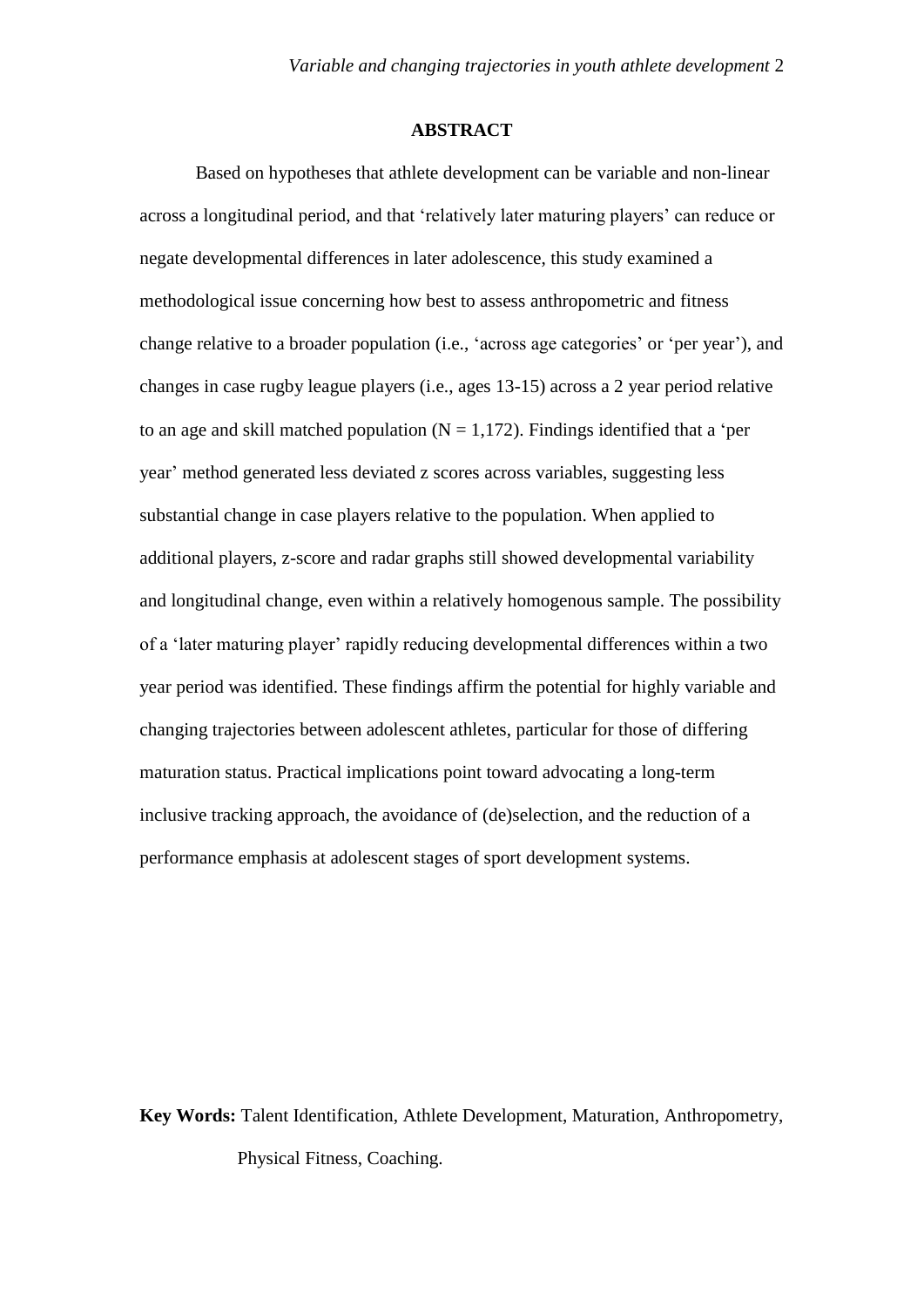## **INTRODUCTION**

Sporting national governing bodies and professional clubs across the world presently invest considerable economic and human resources in an attempt to identify and develop youthful prodigies that will hopefully become tomorrow's exceptional athletes. To achieve this goal, many organizations have historically deployed systems that identify and differentiate 'adolescent potential' from their counterparts. These systems often include using a combination of anthropometric and fitness testing procedures at one-off single time points (i.e., cross-sectional), alongside subjective coaching/scout assessments. However, the validity of such approaches has been questioned as they often fail to (a) consider differences in the biological development of youth athletes, (b) capture the multi-faceted nature of sport contexts (e.g., perceptual and cognitive skills), and (c) demonstrate a low general ability to predict adult expertise [\(4,](#page-28-0) [18,](#page-30-0) [27\)](#page-31-0)

Related to (a), the maturational process (defined as the timing and tempo of progress toward the adult state) can vary substantially between individuals during adolescence. A wealth of evidence shows that variable and unstable anthropometric and physical development typically occurs at between 12-15 years in boys, and 11-14 years for girls [\(2,](#page-28-1) [10,](#page-29-0) [11,](#page-29-1) [22,](#page-30-1) [23\)](#page-30-2). Greater chronological age (years) and relative age (months within a year) increase the likelihood of entering and progressing through maturation earlier, resulting in substantial variation between individuals in anthropometric and fitness variables [\(3,](#page-28-2) [15\)](#page-29-2). Such development may be non-linear and unstable [\(1,](#page-28-3) [16\)](#page-29-3), but are generally predictive of better physical capacities such as aerobic power, muscular strength, endurance and speed [\(19,](#page-30-3) [24,](#page-30-4) [28,](#page-31-1) [29\)](#page-31-2), and therefore provide immediate physical performance advantages for most sport contexts (e.g., [12,](#page-29-4) [13\)](#page-29-5). Coincidently or ironically, these events occur at a time when many sport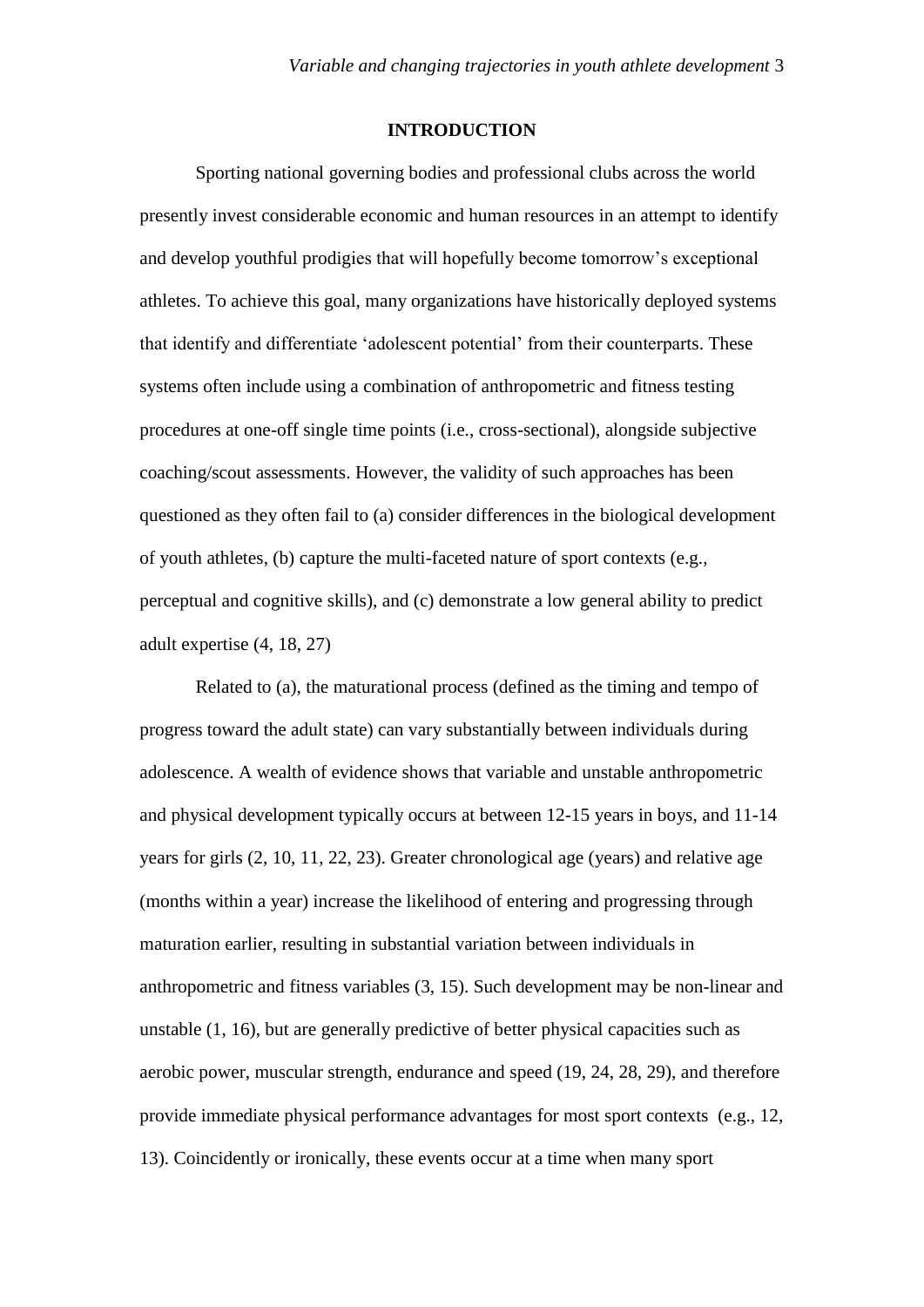organizations more intensively deploy their identification and differentiation procedures.

As all youth will eventually progress through maturation, it follows that later maturing (also likely to be relatively younger) individuals could 'catch-up' on anthropometric and fitness variables in later adolescence [\(e.g., see 9\)](#page-29-6). To illustrate inter-individual variation, changes in developmental trajectories, and the 'later maturing' as being potentially able to 'catch-up' with their 'earlier maturing' counterparts in the later stages of adolescence (i.e., 14-15 years of age), [Till, K,](#page-30-5)  [Cobley, S, O'Hara, J and Cooke, C \(25\)](#page-30-5) recently presented case studies of the longitudinal development of anthropometric and fitness characteristics within three Rugby League players selected to a talent development programme. Using standardised z scores, cases demonstrated differing initial profiles (i.e., at the Under 13 stage), but then changing trajectories across a two year period relative to mean values of 1,172 players. For instance, a later maturing (& relatively younger) player improved their anthropometric (e.g., height  $= +9.2\%$ ) and fitness (e.g., 60m sprint  $= -1$ 14.9 %) characteristics more than the earlier maturing (relatively older) player who made less (or detrimental) progress on the majority of characteristics assessed (e.g., height  $= +2.0$  %, 60m sprint  $= -0.7$  %) over the same time period.

In their analysis, [Till, K, Cobley, S, O'Hara, J and Cooke, C \(25\)](#page-30-5) compared case values for a given measurement (e.g., height, body mass, 30m sprint) against a reference mean value taken from collapsing across the broader cross-sectional cohort (i.e., Under 13 - 15). However, a question as to whether this is the most accurate approach to sensitively detect change has been raised. Thus, part one of the current study examined the hypothesis that comparing cases against the mean values 'across age categories' may artificially inflate observed deviations in z scores. Due to a given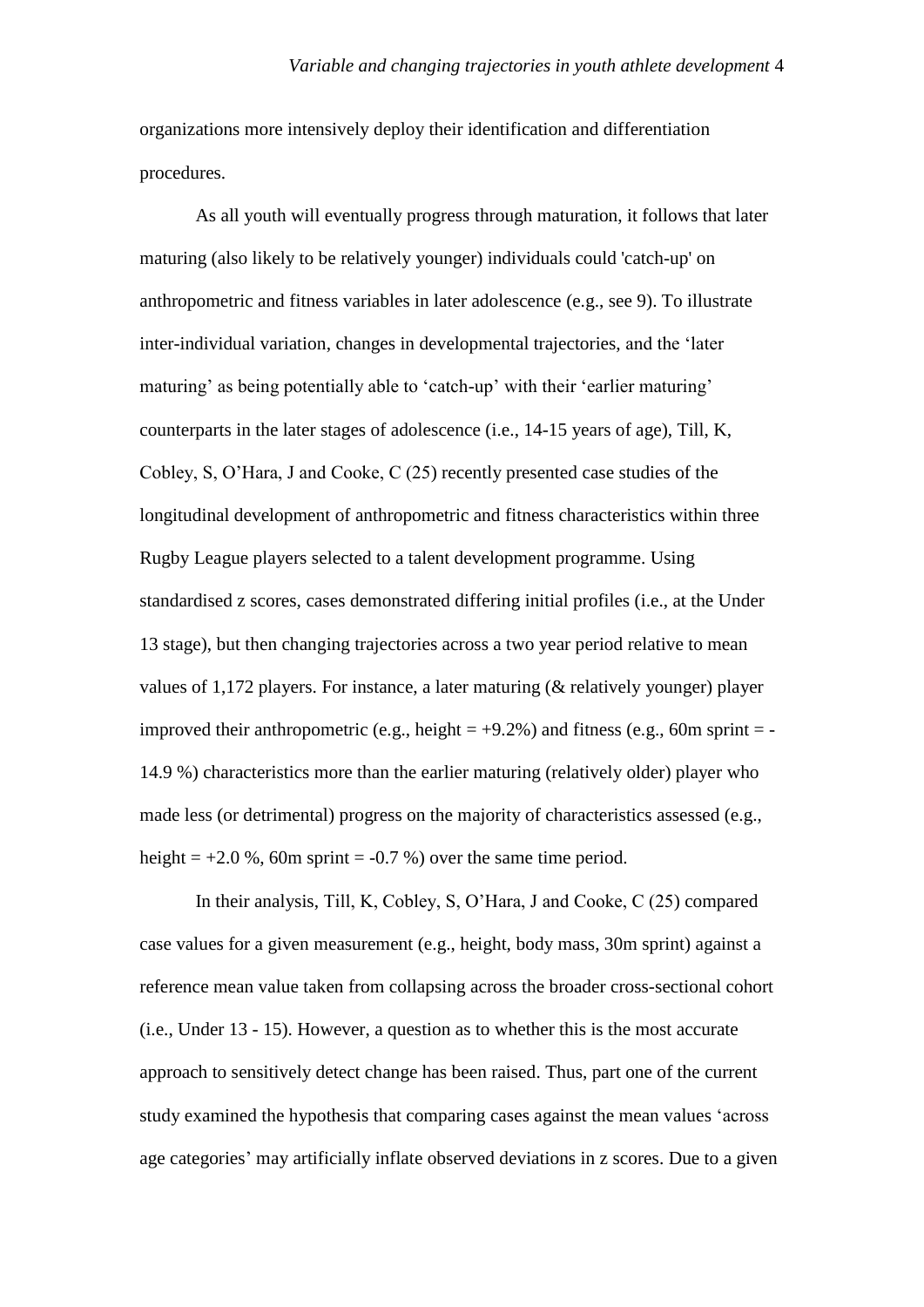case being potentially quantitatively different from the broader sample at a given time point, which includes players of different ages and stages of biological development, a 'per year' reference calculation was tested and compared (i.e., calculated separate for Under 13, 14 & 15).

In part two, the aim was to reassess and verify the claimed developmental changes in the anthropometric and physical characteristics as presented by Till et al., (25) applying the 'per year' reference calculation. Compared against the age and skill matched broader sample, changes in anthropometric and fitness characteristics of three youth rugby league players were examined. Akin to our original hypotheses, we predicted that our modified analysis would verify that even within a relatively homogenous sample, (a) developmental variability would be apparent, (b) developmental changes were still feasible within and across the longitudinal period, and (c) relative later maturing players would show a reduction or negation of such differences in later adolescent years. Confirmatory evidence here would help strengthen the broader argument that long-term monitoring of 'adolescent potential' beyond maturation is preferable to one-off 'pre-mature' assessments and (de)selection, if long-term athlete development is an overarching goal of sport systems.

### **METHODS**

## **Experimental Approach to the Problem**

This study (re)investigated the inter-individual variation in the development of anthropometric and fitness characteristics of (a) three original (see 25), and (b) three new youth rugby league players using an individual and longitudinal case study approach, with data referenced to a broader cohort of aged and skilled matched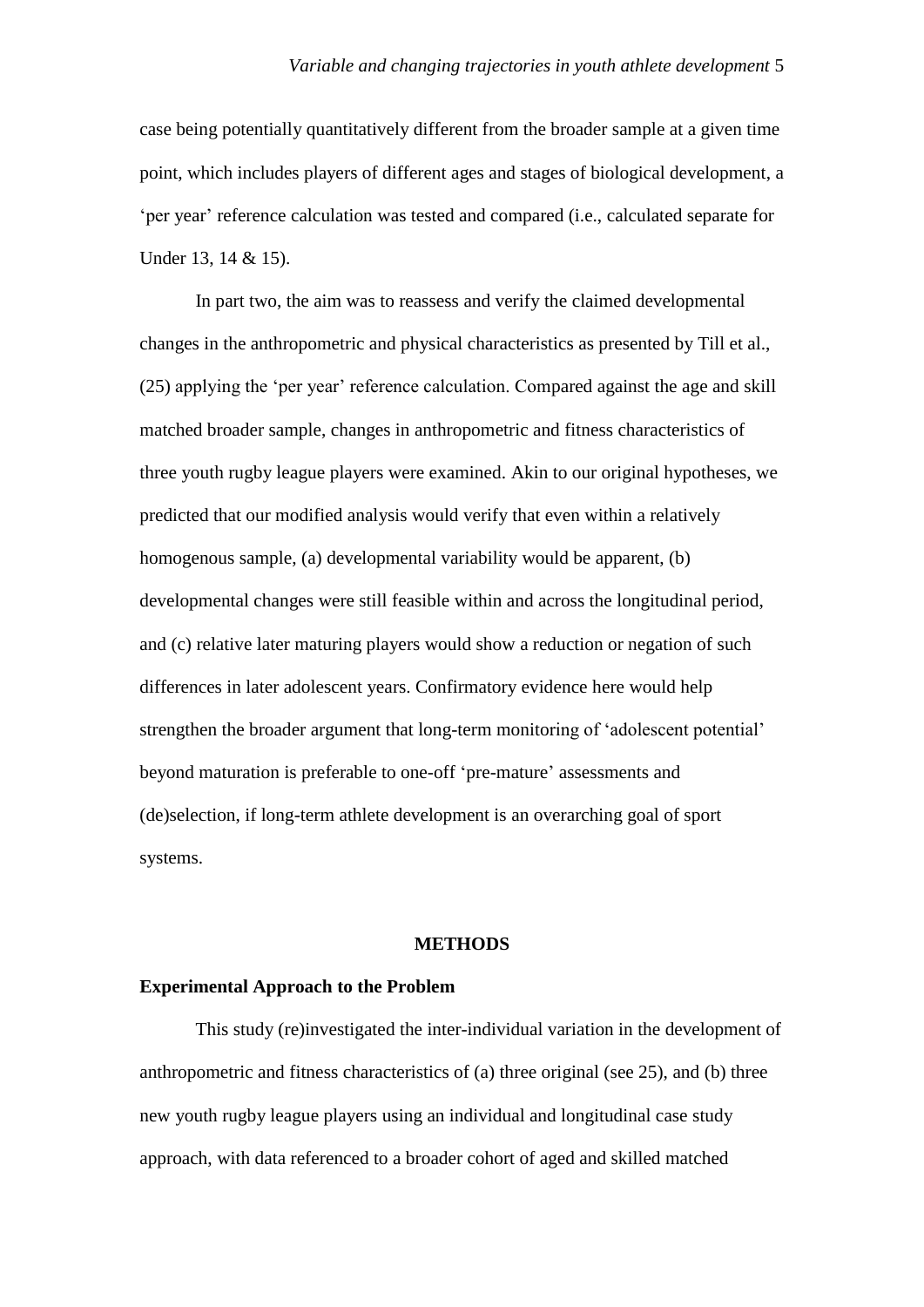players. The UK Rugby league's national governing body the Rugby Football League (RFL) used a talent identification and development model, named the Player Performance Pathway, from 2001 to 2008 [\(see 26\)](#page-31-3). Each year Regional representative selection occurred at the Under 13s, 14s and 15s annual-age categories with anthropometric and fitness testing undertaken on all players. Between 2005 and 2008, 1,172 anthropometric and fitness assessments were conducted in which 81 players were selected to the Player Performance Pathway on three consecutive occasions (i.e., Under 13s in 2005, Under 14s in 2006 and Under 15s in 2007). This data set contained both longitudinal and cross-sectional data, and respectively cases were drawn for comparison, and set against the broader player cohort to assess differing development trajectories.

## **Participants**

Whether relating to secondary analysis of the original players, or analysis of the new cases, players were deliberately identified according to their maturational status, relative age and playing position. Maturation was classified by Years from Peak Height Velocity (YPHV) in accordance with procedures described by [Mirwald,](#page-29-7)  [RL, Baxter-Jones, GAD, Bailey, DA and Beunen, GP \(14\)](#page-29-7). For relative age, player's birth-dates were categorised to reflect their birth quartile, with reference to  $1<sup>st</sup>$ September as being applied to demarcate annual-age groups. That is, Quartile 1 (Q1)  $=$  birth-dates between September-November; Q2 = December-February; Q3 = March-May; and Q4 = June-August. Playing position was classified into four sub-groups (i.e., 'Outside-Backs', 'Pivots', 'Props' and 'Backrow'), as used in previous rugby league research [\(e.g., 21\)](#page-30-6).

For part one of the study, anthropometric and physical data on the three players (Players 1, 2 & 3) reported in Till et al. were extracted and taken forward for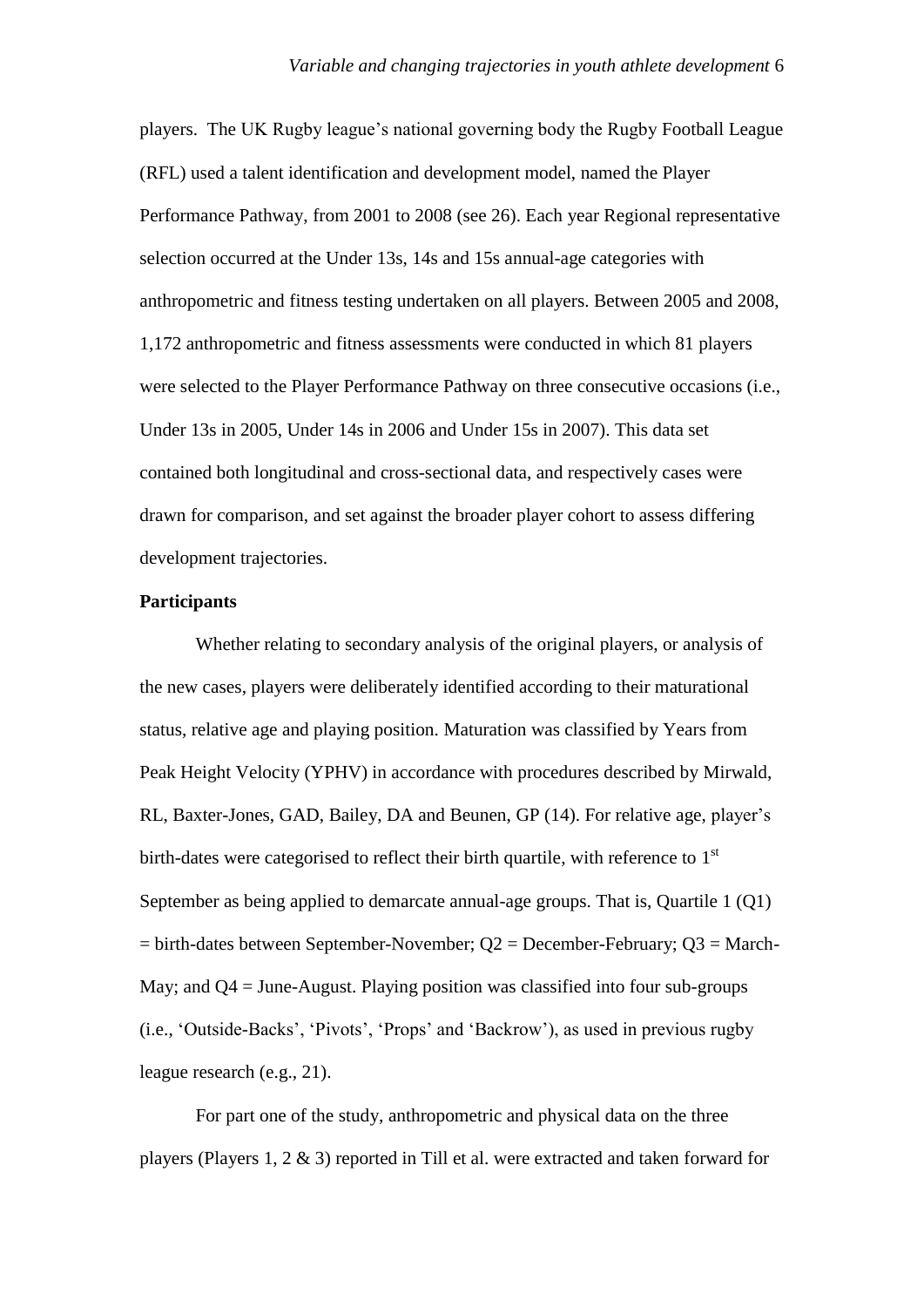secondary and modified data analyses (see section below). For part two of the study, three case players were identified. Player 4 was a relatively older 'Prop' (age  $= 13.87$ ) years; Q1), 'earlier maturer' (YPHV =  $0.67$  years), who was taller (176.8 cm) and heavier (80.4 kg) relative to the broader sample of players at the same stage. Similarly, Player 5 was a Q2 (age = 13.64 years) 'Backrow', 'average maturer'  $(YPHV = 0.04$  years) who was smaller (165.8 cm) and lighter (57.8 kg). While Player 6 was a relatively younger (13.11 years; Q4) 'Outside-Back', who was 'late maturing' (YPHV =  $-1.69$  years); smaller (157.74 cm) and lighter (51.3 kg). These players, covering a range of maturation, relative age and playing positions, represent a deliberate bias in selection procedure for study purposes. While data in part one represents a secondary data analysis, all original procedures (described below) were approved by a University Ethics Committee. All players and parents provided written informed consent before participating in any testing.

# **Procedures**

Anthropometric and fitness data assessments on all case players as well as the broader sample of players were conducted once per year at the same time of day (i.e., early evening) and year (i.e., July) on each occasion. Assessments were conducted on three consecutive years (i.e., Under 13s, 14s & 15s). Prior to testing all participants were instructed to refrain from strenuous activity 48 hours prior to testing and to consume their normal pre-training diet.

## *Anthropometry*

Height and sitting height were measured to the nearest 0.1cm using a Seca Alpha stand. Body mass, wearing shorts only, was measured to the nearest 0.1kg using calibrated Seca alpha (model 770) scales. Sum of skinfold thickness was determined by measuring four skinfold sites (i.e., biceps, triceps, subscapular,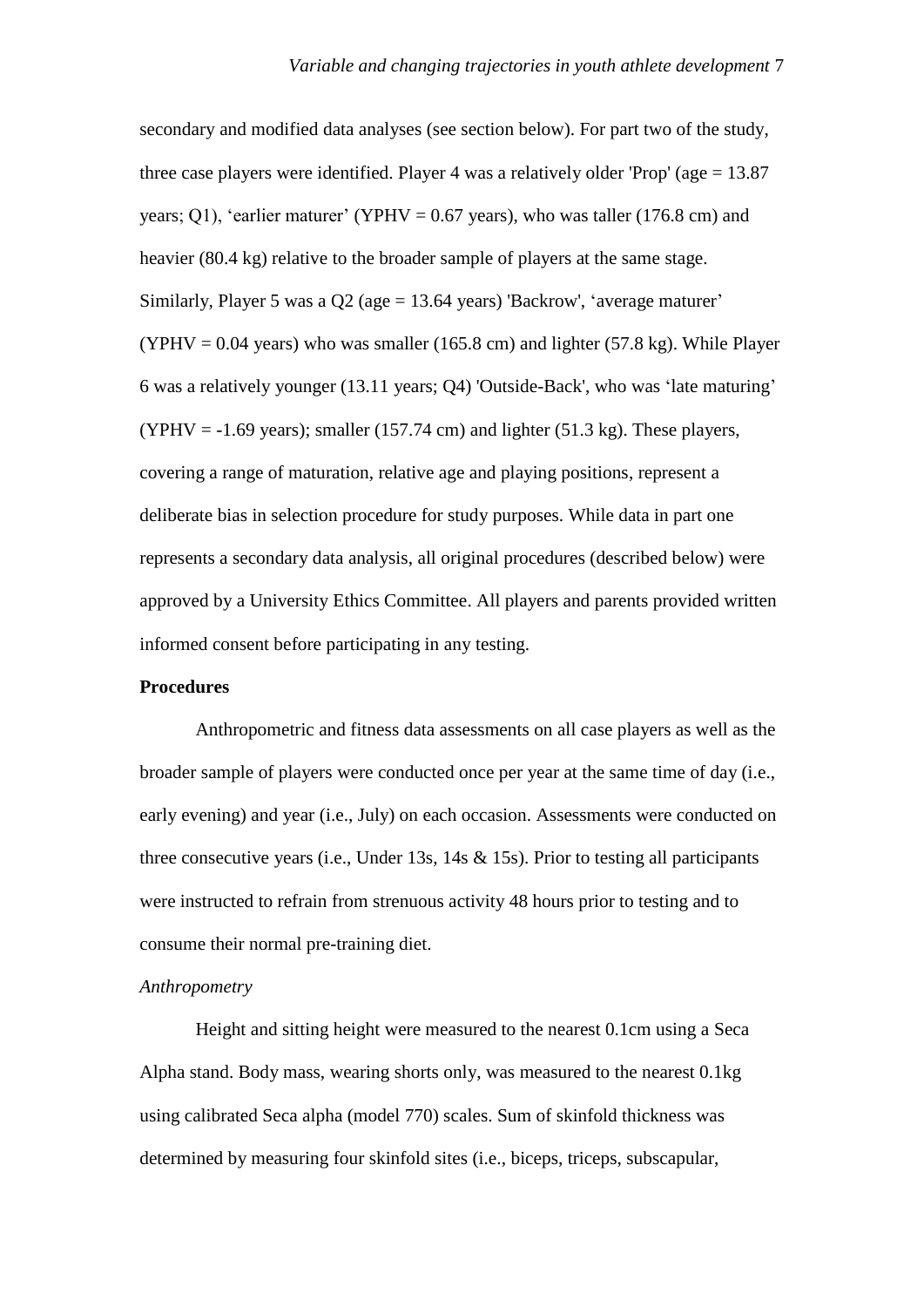suprailiac) using calibrated Harpenden skinfold callipers (British Indicators, UK). Skinfold procedures were in accordance with the recommendations by [Hawes, MR](#page-28-4)  [and Martin, AD \(7\)](#page-28-4). Intraclass correlation coefficients (ICCs) and typical error measurements (TEM) for reliability of skinfold measurements were  $r = 0.954$ (p<0.001) and 3.2% respectively, indicating acceptable reliability based on established criteria [\(i.e., > .80; 8\)](#page-29-8).

## *Maturation (Age at PHV)*

To ascertain maturational status, an age at peak height velocity (PHV) prediction equation was used [\(14\)](#page-29-7). This prediction method used a gender specific multiple regression equation including height, sitting height, leg length, body mass, chronological age and their interactions. YPHV was calculated by subtracting age at PHV from chronological age.

### *Fitness Characteristics*

Prior to fitness testing a standardised warm up was conducted and all players received full instructions of the tests. For each assessment the highest value of three trials was used. Lower body power was assessed using the vertical jump test (cm) and a Takei vertical jump metre (Takei Scientific Instruments Co. Ltd, Japan). A countermovement jump with hands positioned on the hips was used. The ICC and TEM for the vertical jump was  $r = 0.903$  ( $p < 0.001$ ) and 2.9%, respectively. A 2kg medicine ball (Max Grip, China) chest throw measures upper body power [\(20\)](#page-30-7). Players attempted to throw the ball horizontally as far as possible (measured to the nearest 0.1cm) while seated with their back against a wall. The ICC and TEM for the medicine ball chest throw was  $r = 0.965$  (p<0.001) and 0.6%, respectively. Running speed was assessed over 10m, 20m, 30m and 60m using timing gates (Brower Timing Systems, IR Emit, USA). From a standing start 0.5m behind the initial timing gate,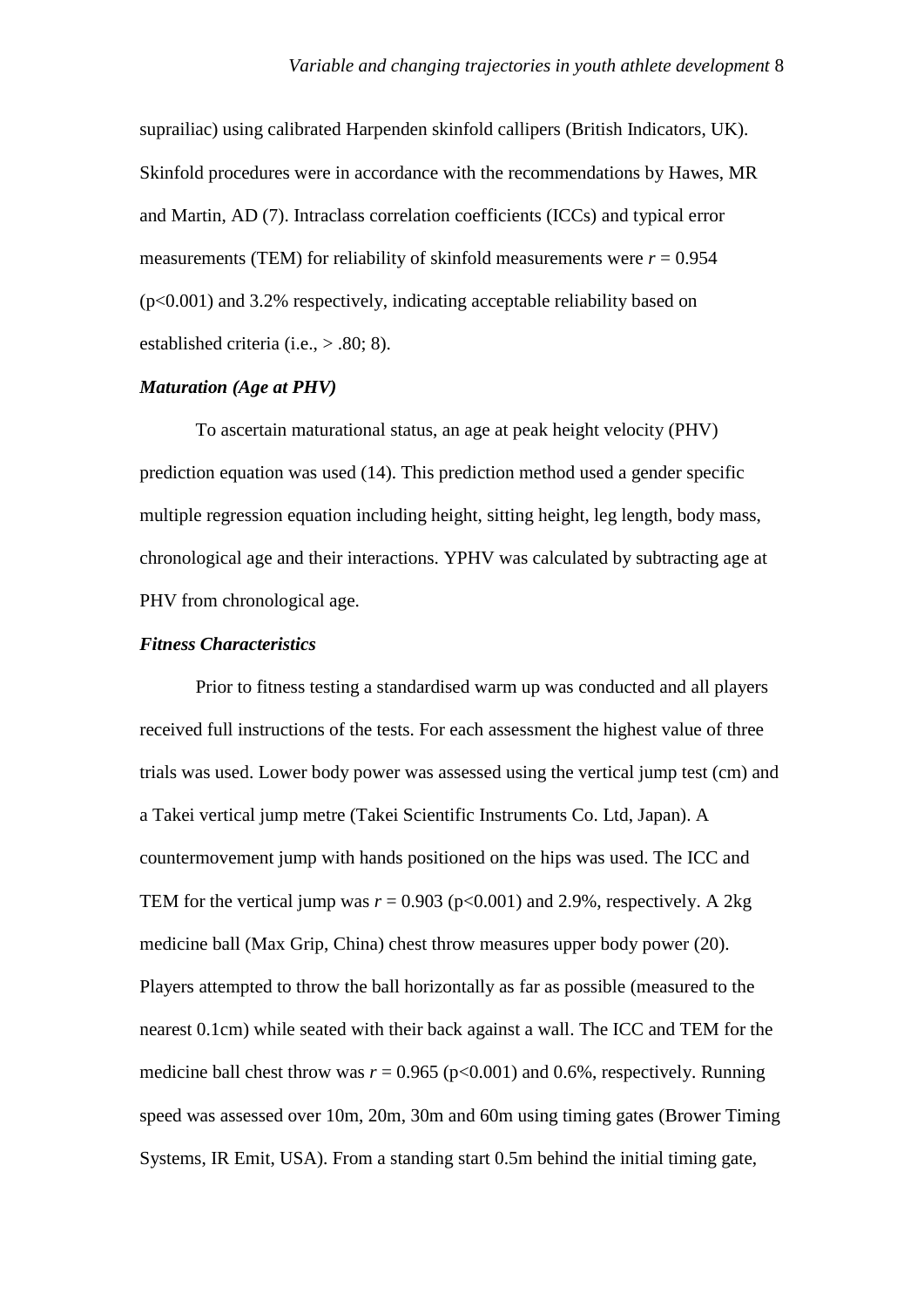players started respective sprints in their own time. Times were recorded to the nearest 0.01s. The ICC and TEM for the 10m, 20m, 30m and 60m sprints were  $r =$ 0.788 (p<0.001),  $r = 0.852$  (p<0.001),  $r = 0.899$  (p<0.001) and  $r = 0.924$  (p<0.001), and 8.4%, 4.5%, 3.3% and 2.3% respectively. Change of direction speed was assessed using the agility 505 test. Players were positioned 15m from a turning point with timing gates positioned 10m from the start point. Players accelerated from the starting point, through the gates, turned on the 15m line, and ran as quickly as possible back through the gates [\(5\)](#page-28-5). Three alternate attempts on left and right turns were used, with times recorded to the nearest 0.01s. The ICC and TEM for the agility 505 left and right were *r*=0.823 and *r*=0.844 (p<0.001), and 3.5% and 3.1% respectively. Estimated maximal oxygen uptake  $(VO_{2max})$  was assessed using the multistage fitness test [\(17\)](#page-30-8). Players were required to run 20m shuttles keeping in time with a series of beeps in which running speed progressively increased until they reached volitional exhaustion. Regression equations were used to estimate  $VO<sub>2max</sub>$  from the level reached during the test. The ICC and TEM for the multistage fitness test were 0.90 and 3.1% [\(6\)](#page-28-6).

## **Data Analysis**

<u>.</u>

For part one (i.e., original case players) and part two (i.e., three new case players) of the study, individual anthropometric and fitness profiles were firstly generated for each case player using z scores<sup>1</sup>. Z scores were calculated by the formula  $(x - \mu / \sigma)$  where *x* is the raw score,  $\mu$  is the mean of the population and  $\sigma$  is the standard deviation of the population. Z scores thus positioned a case individual (on any variable) against the broader sample averages and their distributions at each data collection time point, permitting a detection of change in anthropometric and

 $17$  z scores are a basic standard score and convert raw scores to units of standard deviation in which the mean is zero and standard deviation is 1.0 (Thomas & Nelson, 2001).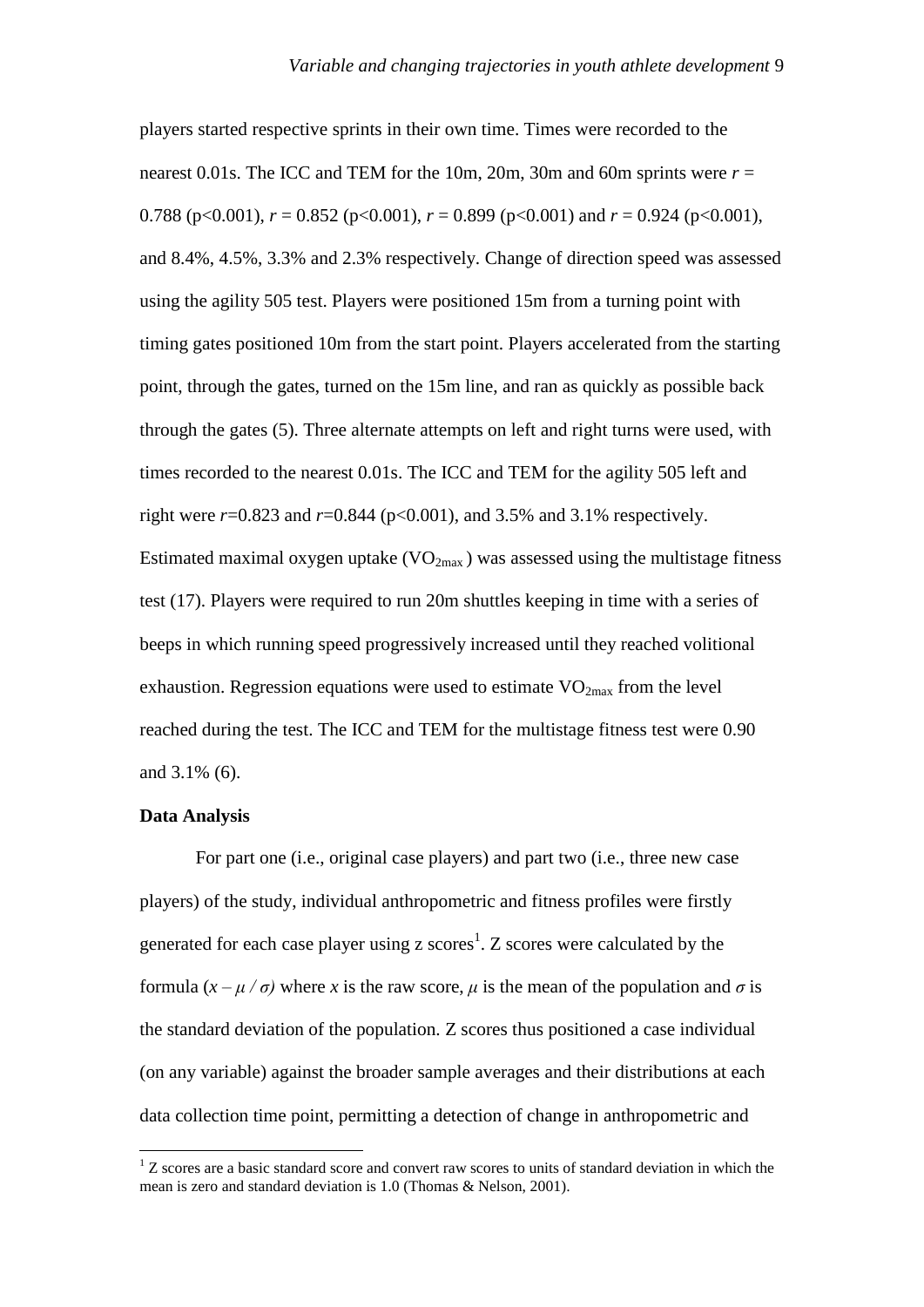fitness characteristics over time relative to the broader sample population. Z scores of -3, -2, -1, 0, 1 and 2 were calculated for each measurement at each annual age-group (i.e., Under 13s; Under 14s, & Under 15s) to represent mean and standard deviations of the broader sample for each respective year (See Table 4; *Note*: This is different to Till et al. who calculated reference values on the basis of an average across the year groups; i.e., Under 13-15 inclusive). For example, z scores for body mass at the Under 13s age category were -2 (41.7kg), -1 (52.2kg), 0 (62.7kg), 1 (73.2kg) and 2 (83.7kg); while at Under 14's they were -2 (49.2kg), -1 (59.7kg), 0 (70.2kg), 1 (80.7kg) and 2 (91.2kg) respectively. Estimates which occurred between these z scores were reflective of decimal place. With means of the broader sample acting as a reference point (i.e., 0 in terms of a z score), individual cases could then be positioned relatively for each year, and then be descriptively evaluated via table or radar graph presentation.

Specifically for part one of the study, z score values for the three case players on the basis of 'across age category' calculation - were extrapolated from Till et al., and compared to z score values from the newly deployed 'per year group' calculation (as described above). A Degree of Change (DOC; 'across age category' – 'per year' z score) per variable was then calculated, along with an overall mean DOC across all variables (see Tables 1-3). To substantiate comparisons, paired t-tests on the mean DOC were also conducted to help determine whether the method of calculating z score values affected the overall assessment of longitudinal development and change in case player profiles.

Specifically for part two, longitudinal profiling on three additional new case players relative to the broader sample of players was conducted. Their raw anthropometric and fitness characteristics data (see Table 4) was converted to z scores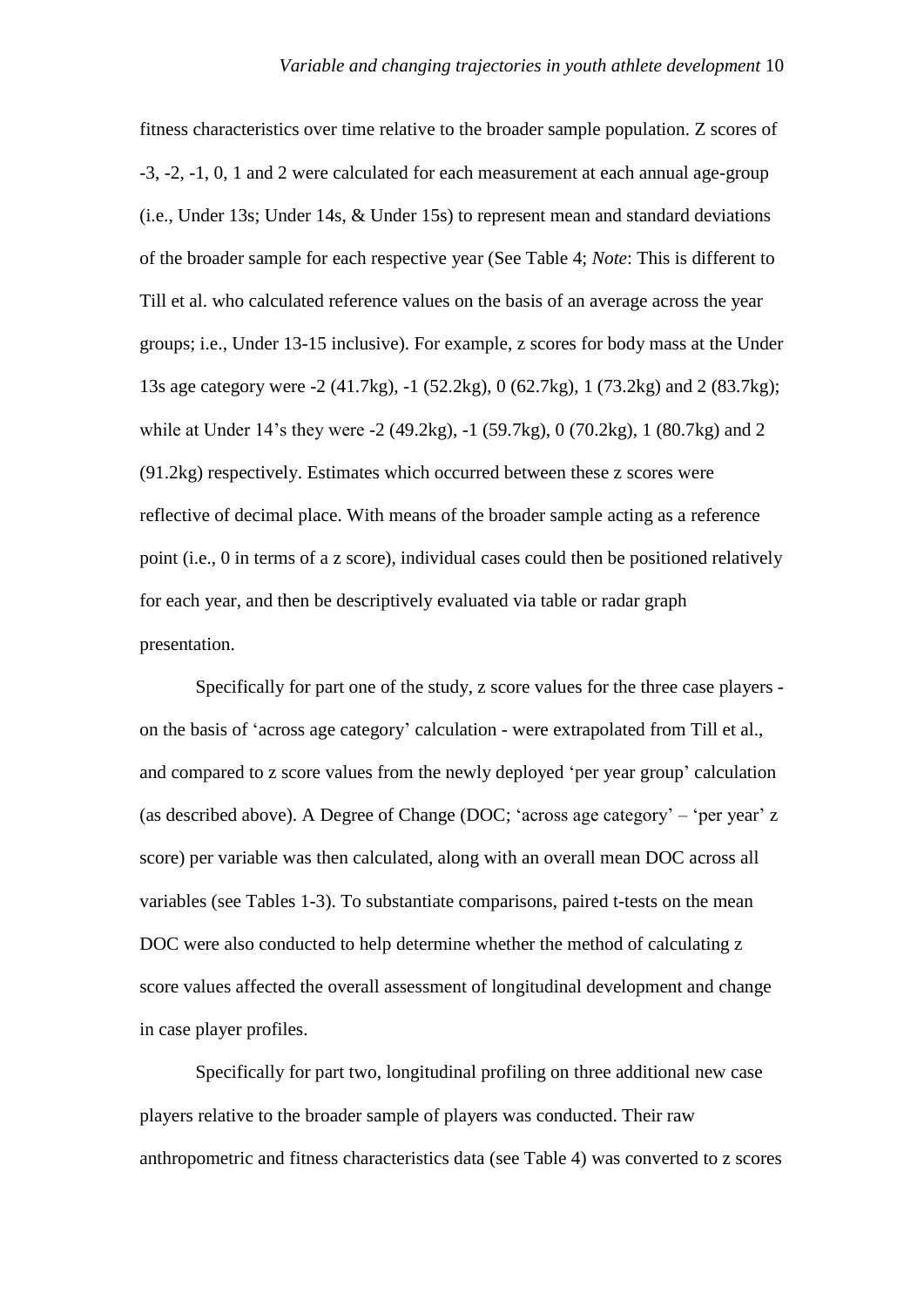applying the 'per year' reference method, and plotted onto radar graphs (see Figures 1-3), permitting descriptive comparison to the broader sample as well as case comparisons.

*\*\*\*Insert Table 4 about here\*\*\**

#### **RESULTS**

# *Part One*

Table 1 (Player 1), 2 (Player 2) and 3 (Player 3) illustrate the 'across age category' and 'per year' z score anthropometric and fitness profiles (annually and longitudinally) for the three original case players, as well as the DOC and mean DOC values.

> *\*\*\*Insert Table 1 about here\*\*\* \*\*\*Insert Table 2 about here\*\*\* \*\*\*Insert Table 3 about here\*\*\**

At the Under 13 age category, the 'per year' method of z score calculation, compared to the 'across age-category' (i.e., U13-15) method, appeared to *reduce* the general degree of deviation away from cohort mean values (across all measured variables) for all three players respectively (Mean  $DOC = 0.44$ ; 0.41; 0.44; paired ttests  $= P<.0001$ ). This tendency was repeated at the Under 15 age category with z score values again restrained back toward broader player sample means (-0.40; -0.37; -.0.43 respectively). At Under 14's there was less indication of impact on resulting zscores, with anthropometric and fitness variables showing minimal change ( $p > 0.05$ ); only Player 1's Mean DOC was marginally affected  $(t(11)=3.52; p < 0.05)$ .

# *Part Two*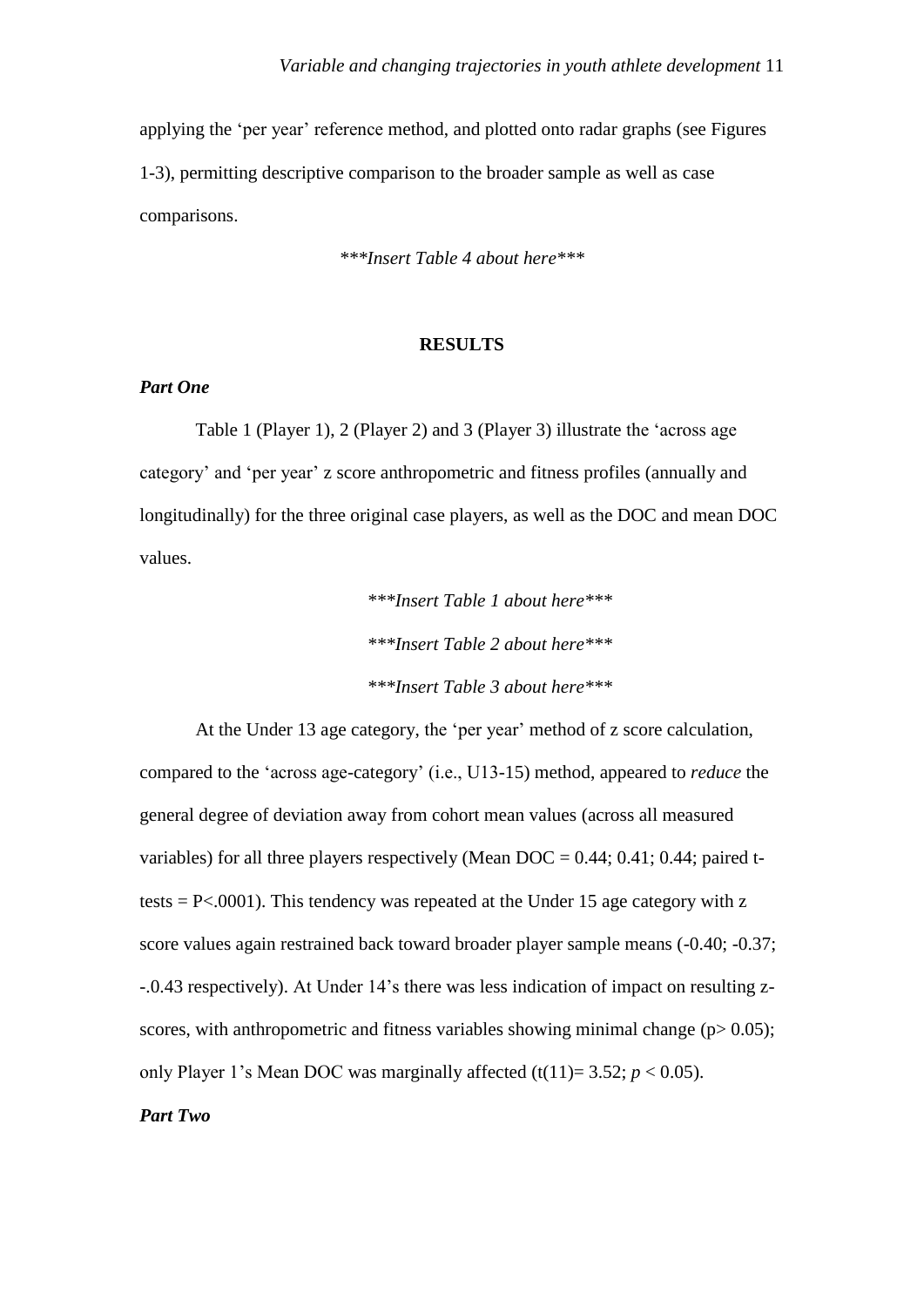Table 4 illustrates the mean  $(\pm SD)$  anthropometric and fitness characteristics of the player population at each time stage (i.e., Under 13s, 14s & 15s) as well as individual measurements for case players at respective time points. Figure 1 (Case Player 4), 2 (Case Player 5) and 3 (Case Player 6) illustrate the anthropometric and fitness z score profiles annually and longitudinally when plotted against the 'per year' values of the broader player population.

> *\*\*\*Insert Figure 1 about here\*\*\* \*\*\*Insert Figure 2 about here\*\*\* \*\*\*Insert Figure 3 about here\*\*\**

### *Cases Compared to Player Population*

*Player 4:* In contrast to the broader sample at Under 13s, player 4 was early maturing, relatively taller and heavier. Between the Under 13s and 15s age categories, Y-PHV did not seemingly change, and minor z scores reductions in sitting height, height and body mass (e.g., 1.8 to 1.5) were apparent, suggesting that the broader sample were growing relatively more in the same time period. Sum of four skinfolds (-2.4) also did not change over this period, remaining very high throughout compared to the broader sample. Fitness characteristic z scores did vary though, and while MBT scores were above average, other characteristics were average or below at the Under 13s, and remained that way (e.g., vertical jump), or deteriorated across the two years (e.g., 10-60m sprint times;  $VO_{2max}$ ) relative to the broader sample. See Figure 1.

*Player 5:* Across all variables a more 'average' and rounded profile is apparent relative to the population across Under 13-15s (see Figure 2). Y-PHV, body mass and sum of four skinfolds remained stable at 0, -0.3, and 0.5 respectively (i.e., developing in-line with the mean or better of the broader sample). From a slightly below average position at Under 13s, height (-0.5 to 0.2) and sitting height (-0.3 to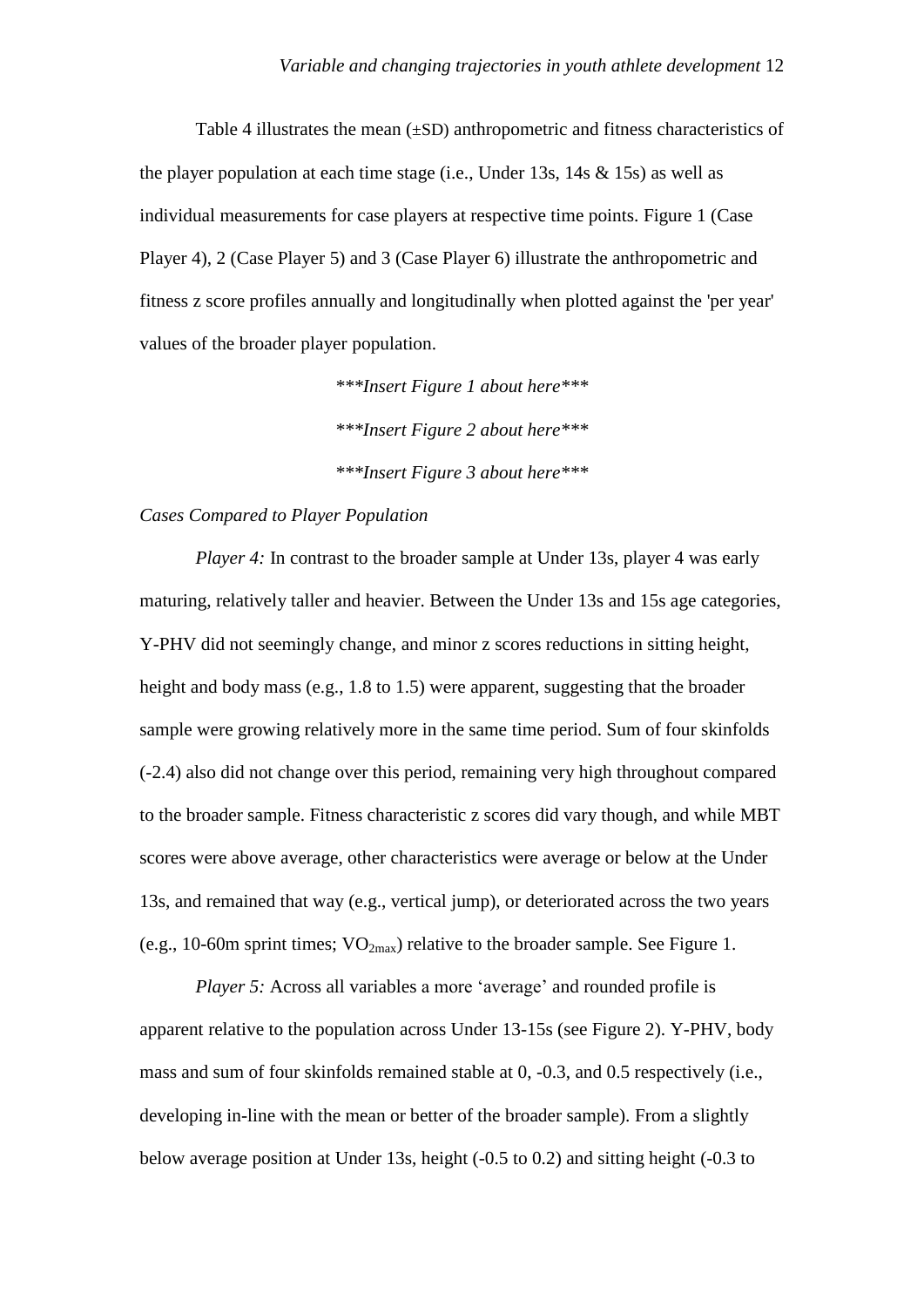0.1) showed relative improvements across the two years. In terms of fitness, most measurements fluctuated generally around the 0 z score, or slightly below average (i.e., 0 to -0.5) at the Under 13 time point. However, there are then indications of relative but minor improvements in fitness performance which is most evident for the sprints (e.g., 30m -0.3 to 0.5), but also apparent for  $VO_{2max}$  (-0.5 to 0) across the two years. See Figure 2.

*Player 6:* Compared to the broader sample, player 6 can anthropometrically be described as a later maturing, smaller and lighter player (Y-PHV = -2.9, height = -1.4, sitting height  $= -2.7$ , body mass  $= -1.1$ ) at the Under 13 time stage. These variables remain well below average from Under 13-15s, suggesting that he was a late maturer (as reflected by age at PHV). For fitness characteristics, player 6 likewise performed below average on all fitness variables (e.g., vertical jump  $= -1$ ; agility 505  $= -0$ ) at the Under 13 stage. However, across the Under 14-15s age-groups, incremental fitness improvements - relative to the broader sample - were made. Scores improved from - 1.0 to 0.3 on 10m, -0.9 to 0.6 on 30m, and -1.2 to 0.5 on 60m sprints; -1.0 to 0.1 on vertical jump; -0.5 to 0.0 on agility 505; and -0.4 to 0.1 on  $VO_{2max}$ . Overall, player 6 highlights an improving physical fitness trajectory from Under 13-15s when compared to the broader sample. See Figure 3.

## *Case Comparisons*

*Age and Maturation:* Table 4 illustrates that player 6 was relatively younger and later maturing (see age at PHV and Y-PHV) when compared to player 5; whom was likewise chronologically and biologically younger than player 4. Although within the same annual age-group, maturational differences between player 6 and 4 during Under 13s can be estimated as being 2.36 years approximately.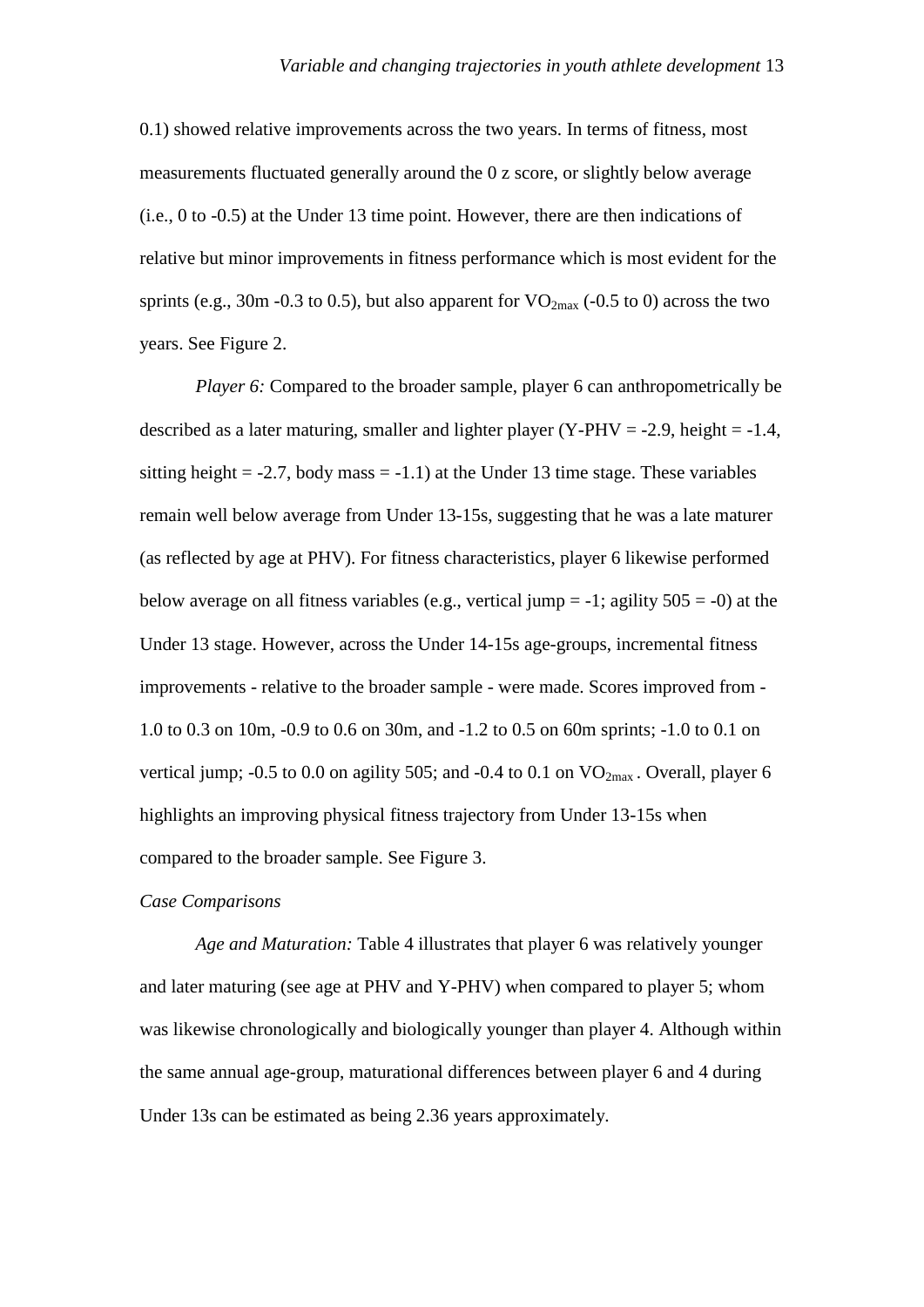*Anthropometric Characteristics:* For height, player 4 was over 10cm taller than player 5, and over 19cm taller than player 6. Variation was apparent for the degree of change in height and sitting height from Under 13-15, with player 6 increasing height the most in the period (i.e., player  $4 = 3.3$ cm; player  $5 = 13.2$ cm; player  $6 = 15.7$ cm). To add, the percentage of predicted height indicated that while player 4 was taller across Under 13-15s, he had almost attained his final adult height (i.e., % of predicted height at Under  $14s = 97.7\%$ ). In contrast, player 5 and 6 had lower percentage values (e.g., player  $5 = 96\%$ ; player  $6 = 90.2\%$ ) at the same annualage stage; indicating more expected growth in the future. Figures from predicted height also suggest that player 6 would actually go on to be a slightly taller individual, and that all 3 players would possibly - at adult height - be within 3cm of each other (See Figure 4).

# *\*\*\*Insert Figure 4 about here\*\*\**

For body mass, while all case players showed increases over the annual-age groups, player 4 was over 22.6kg and 29.1kg heavier respectively than player 5 and 6 at the Under 13 stage. And, this was only partially reduced up to the Under 15s agegroup (player 5 difference = 19.7kg; player  $6 = 19.8$ kg). Similarly, player 4 exhibited consistently greater indications of body fat across the same period (i.e., sum of four skinfolds - Under  $13 - 15$ 's = 84.6, 77.5, & 76.5) compared to player 5 and 6 (e.g., player 5 Under  $13-15s = 30.9$ ,  $34.7 \& 31.1$ ) who maintained or decreased their sum of skinfolds.

*Fitness Characteristics*: Vertical jump performance and its improvement was more consistent across the two years for all three players (i.e., player  $4 \& 6 = 9$ cm, 5  $= 7$ cm). Similar jump heights were attained at Under 15s. For medicine ball chest throw, player 4 threw almost 1m further at the Under 13 stage with similar differences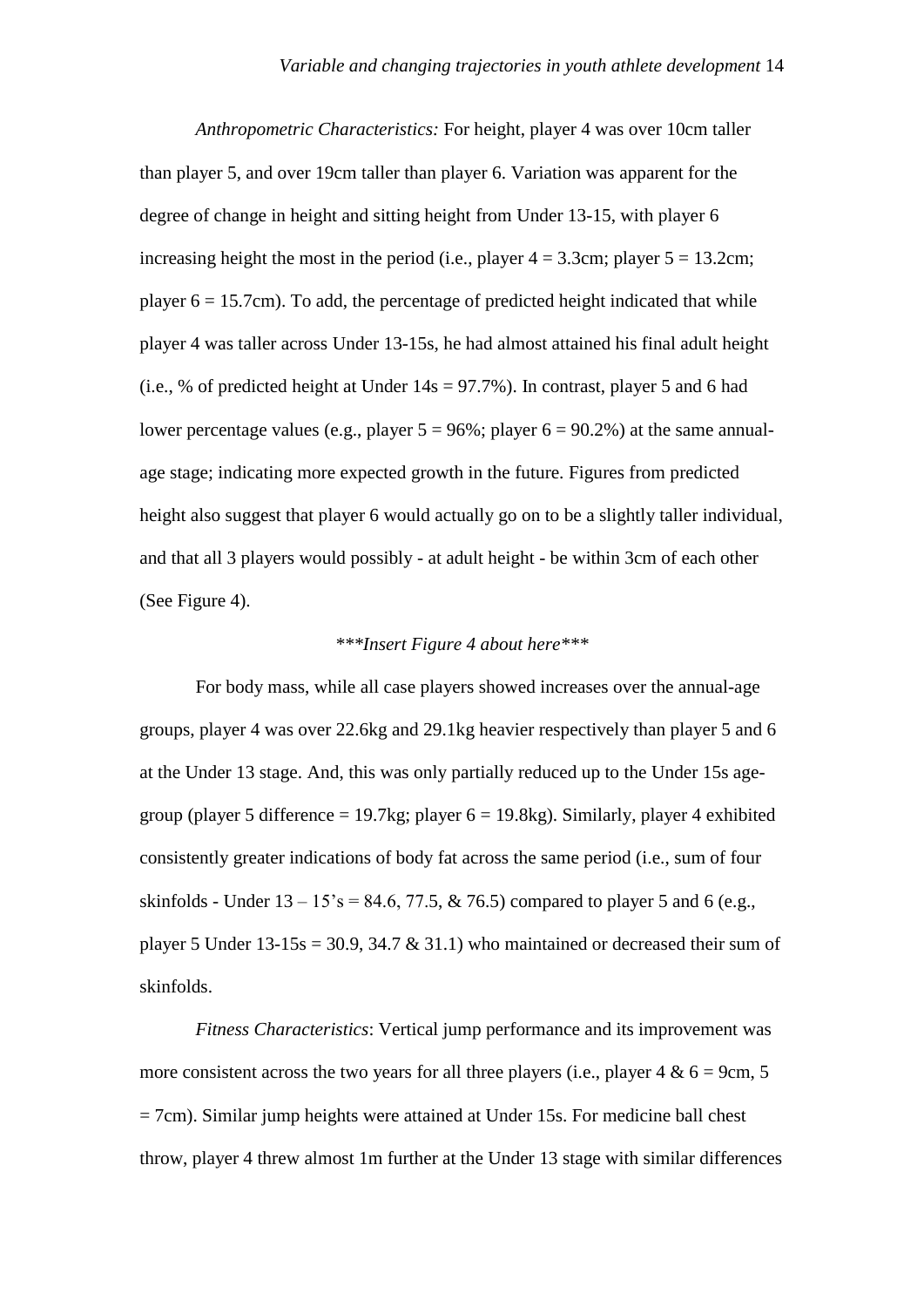still apparent at the Under 15s age category. In terms of sprint times, player 5 was generally quicker across the 10-60m distances at Under 13s, Across the two years, improvement was evident in all players however greater improvement was made in Player 5 and 6 compared to player 4 (e.g., 30m sprint - Player  $4 = -0.18$ s, Player  $5 = -1$ ) 0.46s, Player  $6 = -0.59s$ ). From similar starting points at Under 13s (2.60-2.69s) in the Agility 505, player 5 and 6 (-0.22s) made better improvements while player 4's agility performance slightly deteriorated (i.e., 0.1s) in the same time period. Finally in terms of VO2max, player 4 illustrated the lowest initial values and made the smallest incremental change from Under 13-15s (i.e., 41.1-42.1). While in the same period both player 5 and 6 improved by 5.6% (45.2-50.8).

### **DISCUSSION**

This study re-examined and verified evidence demonstrating inter-individual longitudinal developmental changes in anthropometric and fitness characteristics of youth Rugby League players. Originality and strengths of this study lay in the application of a case profiling approach considered relative to a broader age and skill matched population on multiple anthropometric and fitness variables across two year longitudinal period of adolescence (i.e., Under 13s - 15s). This approach revealed developmentally variable and unique case player trajectories that would normally be hidden when athlete assessments are based on one-off coach observations, or when single time point measures on anthropometric and fitness variables are conducted and compared against central tendency values of a larger player sample.

Specific findings illustrate that the characteristics of the reference sample (i.e., including athletes 'across age categories' versus 'per year' matching) affected z-score values for the original case players reported in Till et al (25). An 'across age category'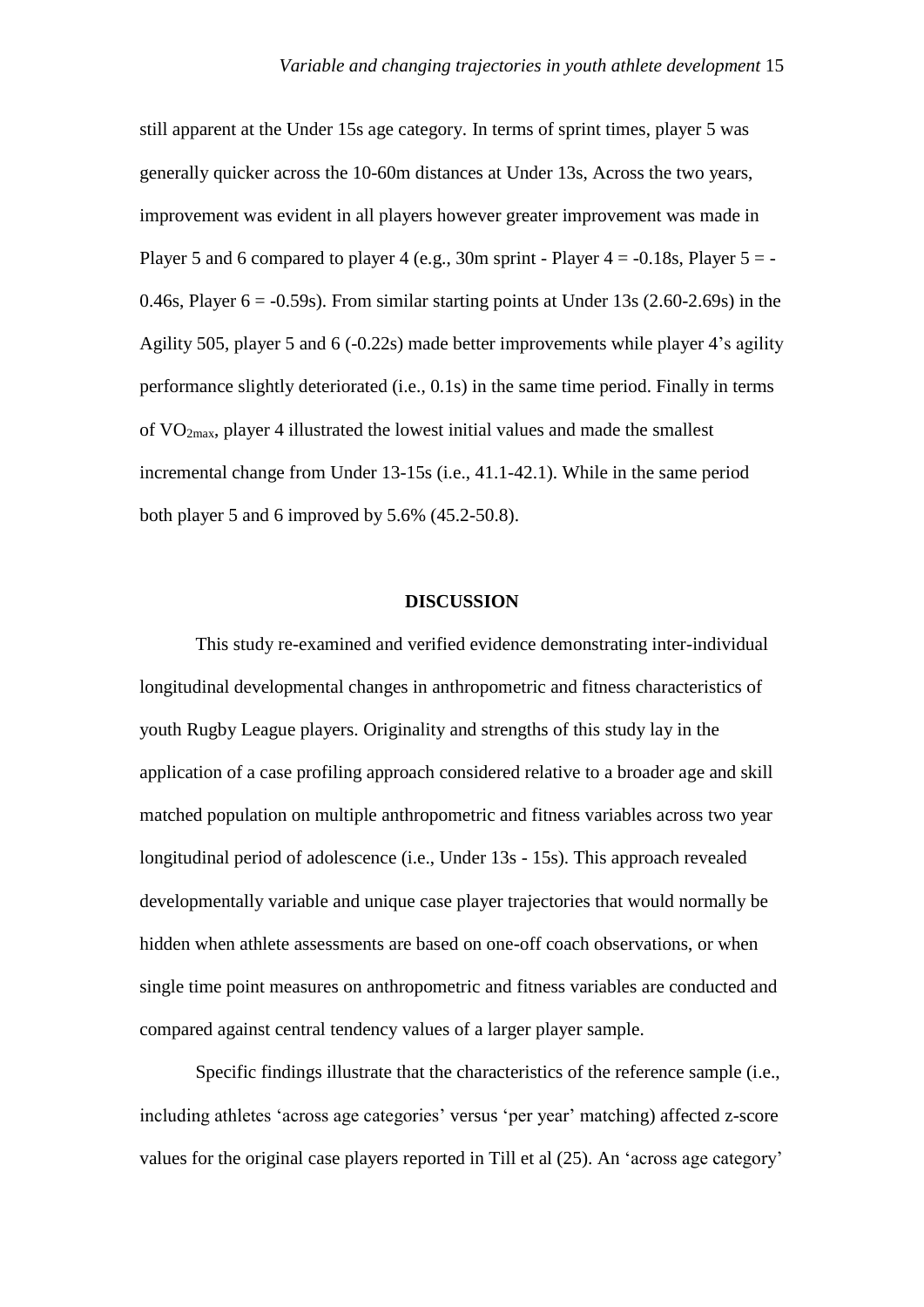method may indeed inflate or deflate z score values, and suggests the possibility of greater anthropometric and fitness changes longitudinally than actually would be the case when applying an aged-matched comparison. The 'per year' method - at the Under 13 and 15 categories - reduced the degree of deviation away from extreme z score values (i.e., -3 to 2) and back toward broader cohort means (i.e., z score of 0). Plotted on radar graphs, this would generate less z-score dispersion from 0 for case players examined; and when considered longitudinally, the degree of likely (or potential) development change in anthropometric and fitness terms would appear less dramatic or severe. When practically interpreted (e.g., by a coach), this may affect perceptions of what appears to be different, variable or normal athlete development. Still, the potential for substantial developmental variability and trajectory change to occur across a two year period (akin to the period of data collection) should not be discounted. Part two verified this assertion.

Applying the 'per year' reference method, descriptive findings and radar plots verified hypotheses that even within a relatively homogenous larger sample (a) developmental variability occurred, (b) developmental changes were apparent within and across a two year period, and (c) that it is possible for a relatively later maturing player to more rapidly develop (compared to other cases and a broader cohort) beneficial anthropometric and fitness characteristics in a two year adolescent period. In alignment with Vaeyens et al., [\(27\)](#page-31-0), this helps to highlight the present limitations in applied practice, notably early cross-sectional assessment (i.e., pre or during maturation) and early differentiation via (de)selection in athlete development programmes.

Supporting previous assertions [\(e.g., 1\)](#page-28-3) that human development is dynamic and non-linear, inter-case and broader sample comparisons illustrated relative age,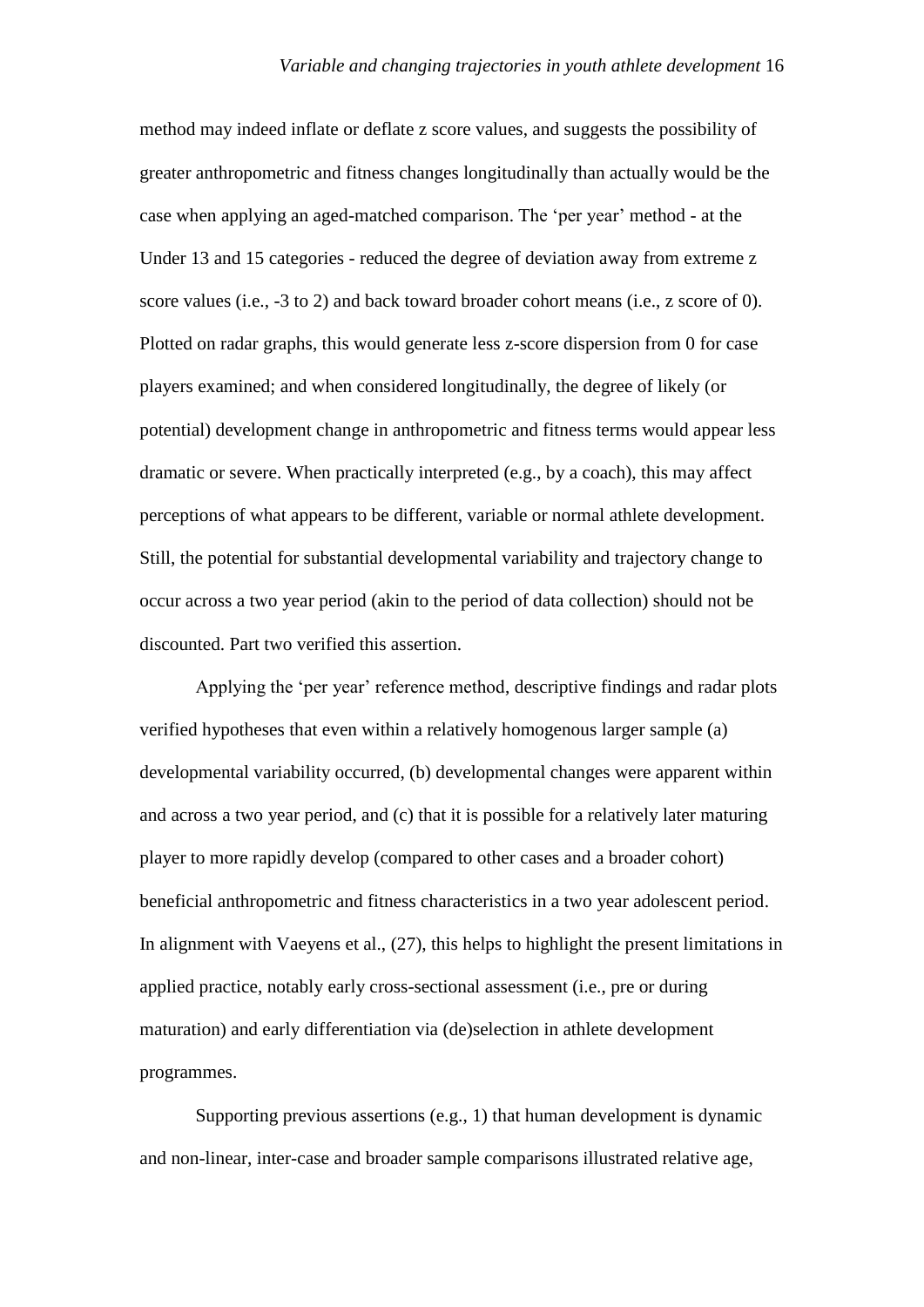maturational, anthropometric and fitness variability at the Under 13 stage, as well as unique longitudinal change. For example, bar sum of skinfolds and estimated  $VO<sub>2max</sub>$ , player 4 reflected a more mature and better performing (in fitness terms) individual at the Under 13 stage, suggesting 'good [talented] potential' for the future. Yet across the next two years, the trajectory of player 5 is more accelerated in preferred anthropometric (e.g., height) and fitness (e.g., sprint speed) terms, while player 4 maintains or regresses in terms of anthropometric and fitness measures. Player 6 also demonstrates better fitness development during the same period. At Under 15s, player 5 and 6 now arguably reflects better 'talent' or 'athlete potential' than player 4 even though they are less mature. Further, and based on their profiles, their onward trajectory would appear more positive. Such findings also suggest that a broader hypothetical pattern may be apparent; that adolescents who demonstrate advanced anthropometric and fitness characteristics at an earlier stage of adolescence may not (or to such an extent) improve upon these attributes throughout adolescence and into adulthood, and thus may not maintain their initial advantages (9, 25).

The fact that such variability and change is detectable (maybe partially related to playing position and task demands) even amongst what may be considered a relatively homogenous cohort (i.e., age matched 'representative regional level' Rugby League players) and within a relatively short period of time (i.e., 2 years) is important. If present here, then it suggests that patterns of anthropometric and fitness variation highly correlated with maturational stage - exist. It also suggests that developmental variation may be wider still across different skill groups of Rugby league (and similar team sports) and the non-sporting population. The potential rapidity of developmental change may be fast in some cases, and generally slower in the broader population compared to the cases presented here. But if cases of 'early non-selected' athletes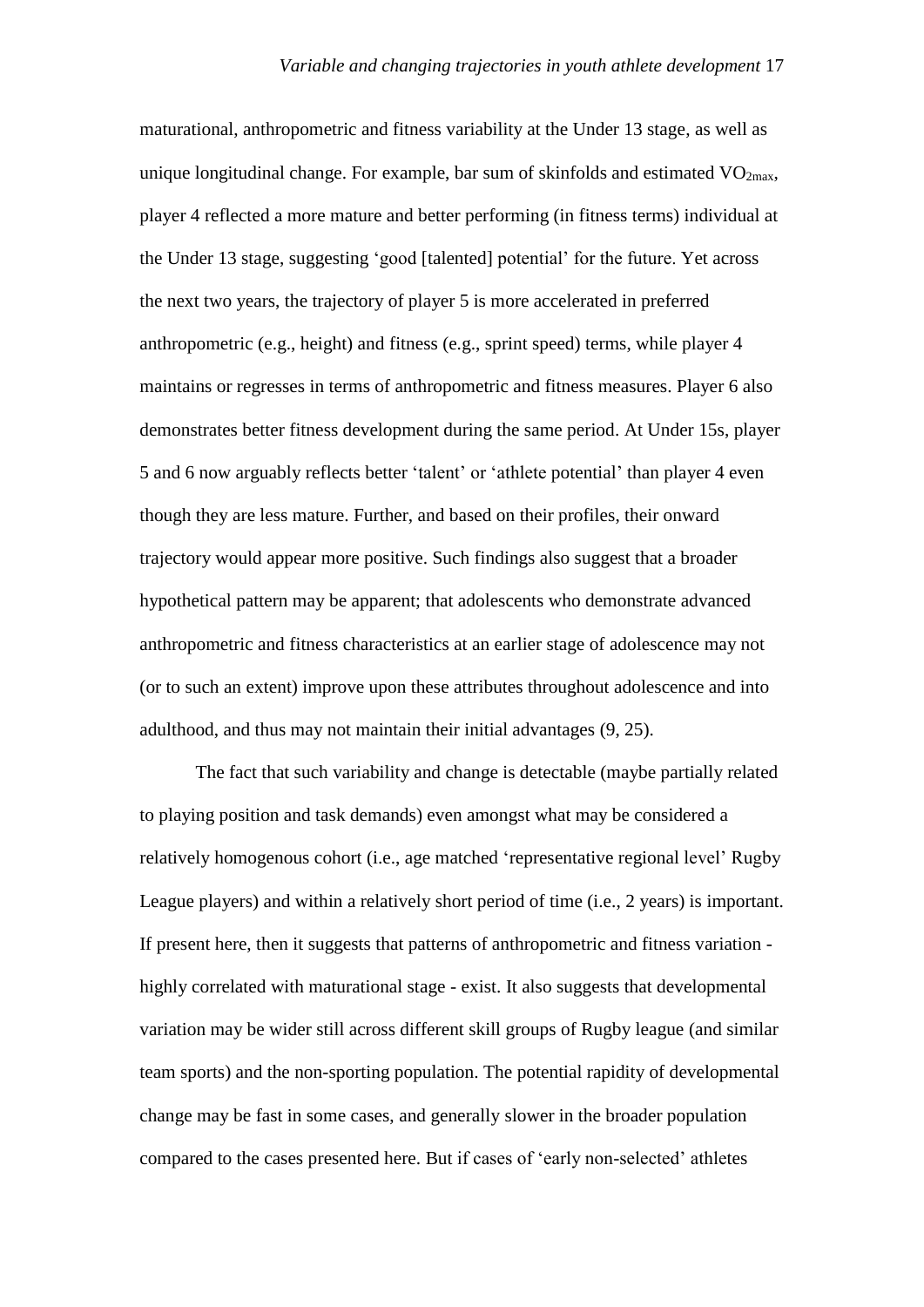were tracked over time, and yet had exposure to appropriate training, then they too may also demonstrate 'good potential' a later time point (e.g., Under 16) for invested onward elite training and preparation.

In the present study, the case study approach and selection bias can be considered as limitations. Whilst recognised, the case study approach should also be seen as an appropriate research design to examine differing and variable athlete development trajectories. To help address such concerns, we have utilised a large age and skill matched reference sample to ascertain 'normative' baseline values and guide case evaluations. In terms of selection bias, for study purposes we deliberately identified variable cases. If athlete cases were examined randomly, then it is likely that a 'more average' (e.g., within one standard deviation, or z scores within  $+1$  to  $-1$ ) player development profile and trajectory would be illustrated. While a majority of players may be less diverse or changeable in their development when aged matched for comparison, this should not mean that variability and change does not occur. Indeed trajectory change may generally be more detectable over a longer time period (i.e., occurring at a slower pace). Although data was only available up until Under 15s for the present study, on-going research will need to assess the degree of potential variation in anthropometric and physical fitness characteristics at later stages of adolescence and beyond (i.e., 15-20 years of age). Determining whether and how developmental trajectories generally converge or widen (e.g., reduction in sum of skinfolds associated with improvements in fitness parameters), and how many athletes follow such paths will provide additional valuable information.

# **PRACTICAL APPLICATIONS**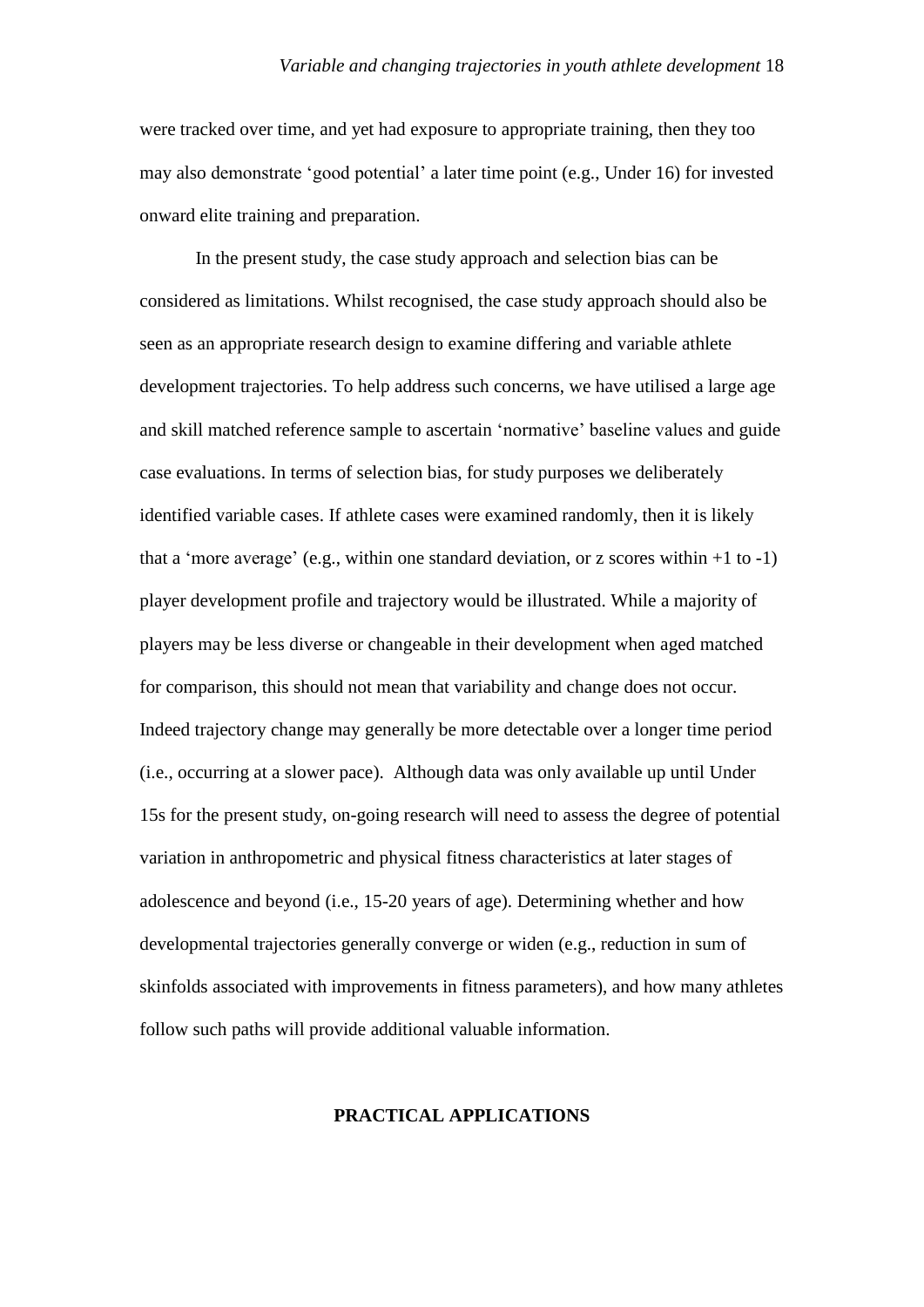On the basis of present findings, specific implications for sport analysts, coaching practitioners. and development systems can be considered. In relation to part one of the study, monitoring and tracking athlete progress longitudinally using z scores and radar graph procedures may help to better demonstrate the complexity of athlete development, variability, and changes in trajectory relative to a broader sample of athletes. In doing so, it is valuable to consider the method of z score calculation. When evaluating individual youth athletes against a broader sample, 'age matching' as well as careful comparison of biological stages of development and skill level will be important to consider (e.g., Under 15 player compared to an Under 15 reference group). Unstable variability in adolescent ages and stages affects anthropometric and fitness characteristics as well as observed performance; thus challenging the capacity to accurately assess current potential relative to peers as well as predict future performance. For what may be deemed as 'exceptional' at one age and stage, may not remain the same (and thus the same individual) at a later time points (e.g., later maturing athletes may close the 'fitness and performance gap').

Athlete development systems which resemble the contexts of Rugby League will have to carefully factor in and control for growth, maturation and development to validate any form of (de)selection and differentiation in youth athletes. This recommends not only measuring and tracking underpinning parameters longitudinally to better ascertain developmental change, but also a 'mind set shift' in practitioners working within such systems. If the desired outcome of developing adult athletes remains, and if there is variability and instability during adolescence (i.e., difficult to assess and predict), then (de)selection of youth during this period needs to be avoided, or at least delayed. Such a recommendation would necessitate the replacement of a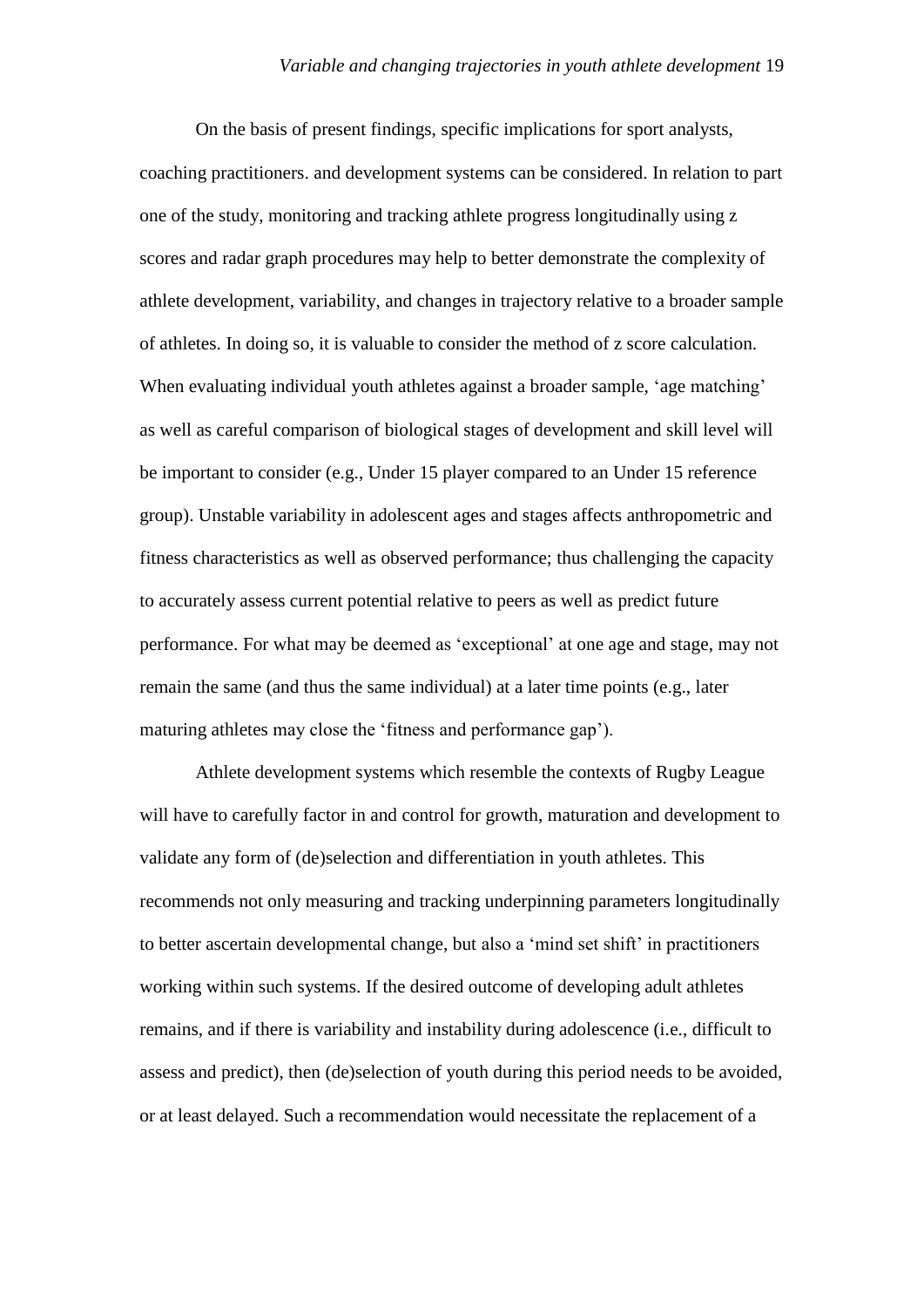present emphasis on immediate performance success in youth, to one of promoting longer-term inclusion and involvement to permit development.

## **ACKNOWLEDGEMENTS**

This research was supported by the Rugby Football league (RFL) and the authors would like to thank the RFL for providing the data to support this study. The results of the present study do not constitute endorsement of a product by the authors or the NSCA.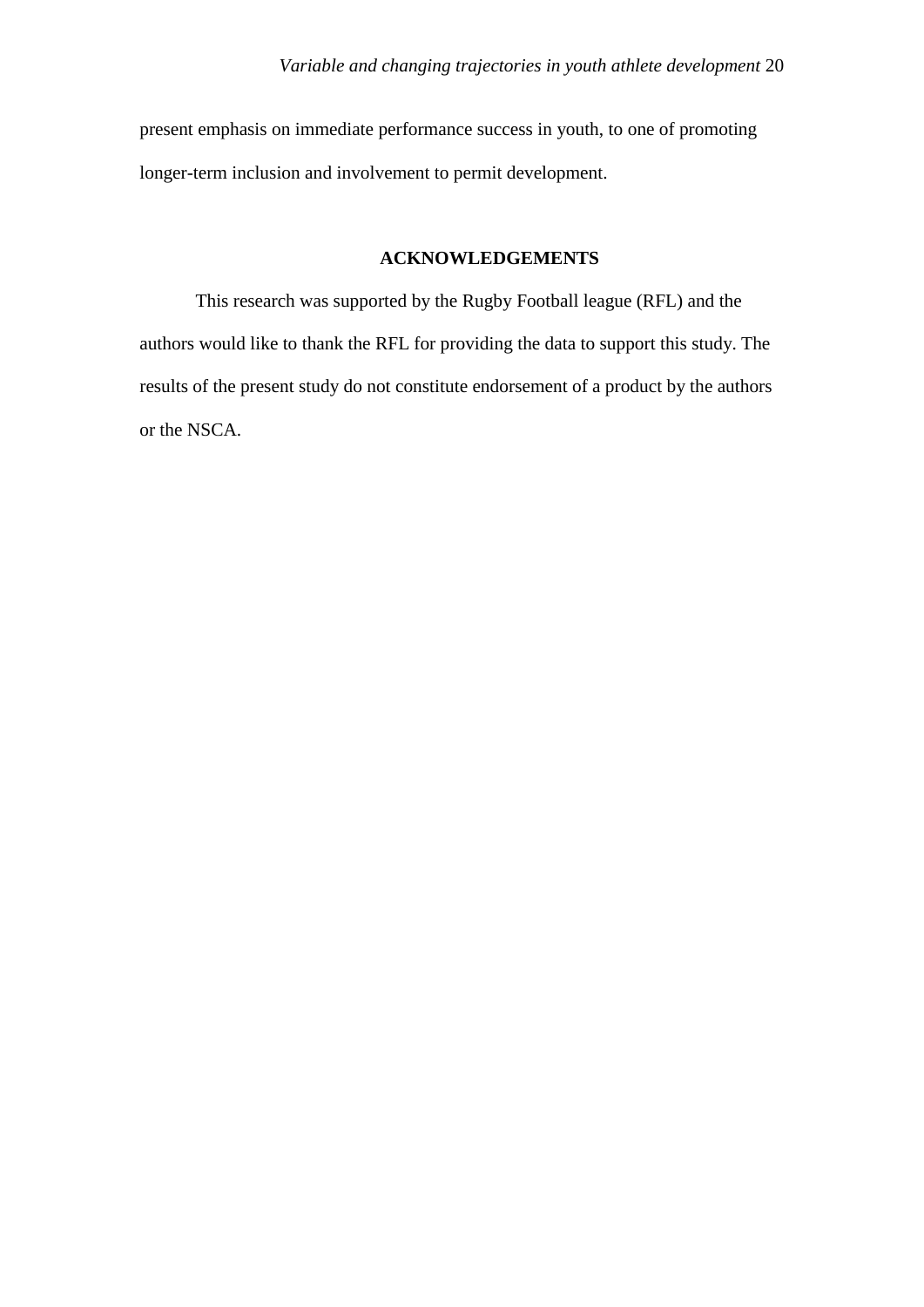Table 1: Z-score values & degree of change according to method of calculating reference cohort values for anthropometric and fitness

|                                                                           | Player 1                 |              |                  |                          |                  |                  |                          |              |            |  |
|---------------------------------------------------------------------------|--------------------------|--------------|------------------|--------------------------|------------------|------------------|--------------------------|--------------|------------|--|
|                                                                           |                          | $U-13$       |                  |                          | $U-14$           |                  | $U-15$                   |              |            |  |
|                                                                           | Across age<br>categories | Per Year     | DOC              | Across age<br>categories | Per Year         | <b>DOC</b>       | Across age<br>categories | Per Year     | <b>DOC</b> |  |
| Height (cm)                                                               | $-2$                     | $-1.3$       | 0.7              | $-0.8$                   | $-1$             | $-0.2$           | $\mathbf{0}$             | $-0.5$       | $-0.5$     |  |
| Sitting Height (cm)                                                       | $-2$                     | $-1.6$       | 0.4              | $-0.7$                   | $-0.9$           | $-0.2$           | $\boldsymbol{0}$         | $-0.6$       | $-0.6$     |  |
| Body Mass (kg)                                                            | $-1.4$                   | $-0.9$       | 0.5              | $-0.3$                   | $-0.4$           | $-0.1$           | 0.3                      | $-0.2$       | $-0.5$     |  |
| Sum of Four skinfolds (mm)                                                | 0.5                      | 0.5          | $\boldsymbol{0}$ | $-0.5$                   | $-0.5$           | $\boldsymbol{0}$ | $-0.6$                   | $-0.5$       | 0.1        |  |
| Vertical Jump (cm)                                                        | $-0.6$                   | $-0.2$       | 0.4              | $-0.2$                   | $-0.2$           | $\boldsymbol{0}$ | 0.6                      | 0.4          | $-0.2$     |  |
| Medicine Ball Chest Throw (m)                                             | $-1.4$                   | $-0.8$       | 0.6              | $-0.5$                   | $-0.7$           | $-0.2$           | 0.9                      | $\mathbf{0}$ | $-0.9$     |  |
| 10m Sprint (secs)                                                         | $-1.3$                   | $-1$         | 0.3              | 0.4                      | 0.3              | 0.1              | 0.3                      | $-0.1$       | $-0.4$     |  |
| 20m Sprint (secs)                                                         | $-1.5$                   | $-1$         | 0.5              | 0.1                      | 0.1              | $\boldsymbol{0}$ | 0.8                      | 0.2          | $-0.6$     |  |
| 30m Sprint (secs)                                                         | $-1.4$                   | $-1$         | 0.4              | $\boldsymbol{0}$         | $\boldsymbol{0}$ | $\boldsymbol{0}$ | 0.9                      | 0.3          | $-0.6$     |  |
| 60m Sprint (secs)                                                         | $-1.4$                   | $-0.7$       | 0.7              | $-0.3$                   | $-0.3$           | $\boldsymbol{0}$ | 1.1                      | 0.8          | $-0.3$     |  |
| Agility 505 (secs)                                                        | $-0.5$                   | $-0.1$       | 0.4              | 0.5                      | 0.3              | $-0.2$           | 1.1                      | 0.9          | $-0.2$     |  |
| Estimated $\rm{VO}_{2\rm{max}}$ (ml.kg <sup>-1</sup> .min <sup>-1</sup> ) | $-0.4$                   | $\mathbf{0}$ | 0.4              | $-0.1$                   | $-0.2$           | $-0.1$           | 0.8                      | 0.7          | $-0.1$     |  |
| <b>MEAN</b>                                                               | $-1.12$                  | $-0.68$      | $0.44**$         | $-0.20$                  | $-0.29$          | $-0.08*$         | 0.52                     | 0.12         | $-0.40**$  |  |

characteristics for Player 1.

Across 2 Years = Z-score in respect to average values across and including the whole U13-15 player sample.

Per Year = Z-score in respect to average values of the age-matched player sample (i.e., excluding those outside particular age-group).

DOC = Degree of Change (Across 2 Years – Per Year z-score).

\*\*=  $P < 0.001$ ; \*=  $P < 0.05$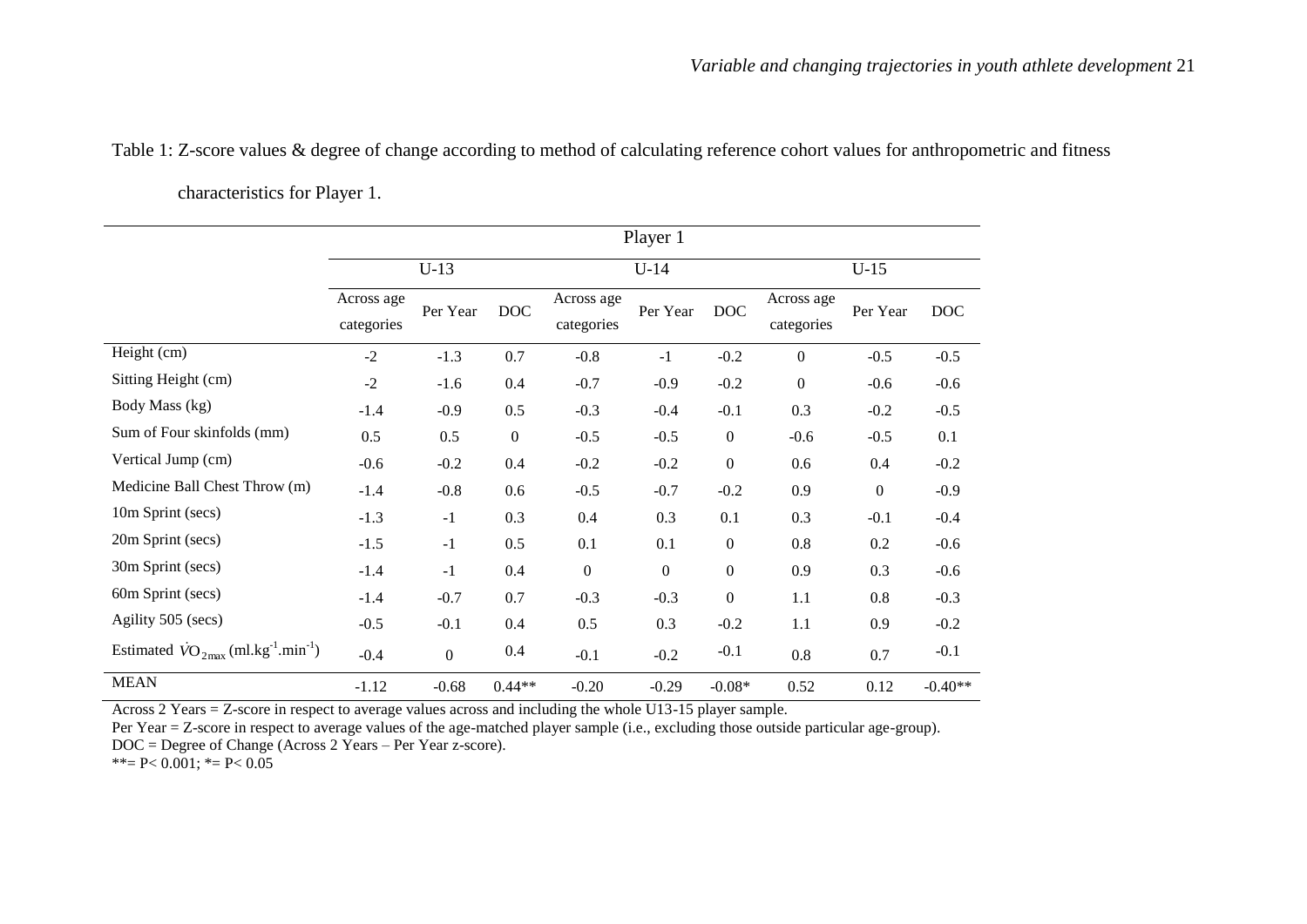Table 2: Z-score values & degree of change according to method of calculating reference cohort values for anthropometric and fitness

|                                                                           | Player 2                                           |                  |          |                                             |        |                  |                                                    |                  |                  |  |
|---------------------------------------------------------------------------|----------------------------------------------------|------------------|----------|---------------------------------------------|--------|------------------|----------------------------------------------------|------------------|------------------|--|
|                                                                           |                                                    | $U-13$           |          |                                             | $U-14$ |                  | $U-15$                                             |                  |                  |  |
|                                                                           | Across age<br><b>DOC</b><br>Per Year<br>categories |                  |          | Across age<br>Per Year<br>DOC<br>categories |        |                  | Across age<br><b>DOC</b><br>Per Year<br>categories |                  |                  |  |
| Height (cm)                                                               | $-1$                                               | $-0.5$           | 0.5      | 0.1                                         | 0.1    | $\boldsymbol{0}$ | 0.7                                                | 0.2              | $-0.5$           |  |
| Sitting Height (cm)                                                       | $-1$                                               | $-0.7$           | 0.3      | $-0.2$                                      | $-0.2$ | $\boldsymbol{0}$ | 0.8                                                | $0.2\,$          | $-0.6$           |  |
| Body Mass (kg)                                                            | $-1$                                               | $-0.5$           | 0.5      | $-0.3$                                      | $-0.3$ | $\boldsymbol{0}$ | 0.4                                                | $\boldsymbol{0}$ | $-0.4$           |  |
| Sum of Four skinfolds (mm)                                                | 0.7                                                | 0.6              | $-0.1$   | 0.7                                         | 0.5    | $-0.2$           | 0.4                                                | 0.4              | $\boldsymbol{0}$ |  |
| Vertical Jump (cm)                                                        | $-0.4$                                             | $-0.1$           | 0.3      | 0.2                                         | 0.2    | $\boldsymbol{0}$ | 0.8                                                | 0.5              | $-0.3$           |  |
| Medicine Ball Chest Throw (m)                                             | $-0.1$                                             | 0.8              | 0.9      | 0.1                                         | 0.2    | 0.1              | 1.4                                                | 0.8              | $-0.6$           |  |
| 10m Sprint (secs)                                                         | 0.4                                                | 0.7              | 0.3      | 0.7                                         | 0.8    | 0.1              | 0.6                                                | 0.4              | $-0.4$           |  |
| 20m Sprint (secs)                                                         | $-0.1$                                             | 0.3              | 0.4      | 0.4                                         | 0.6    | 0.2              | 0.9                                                | 0.5              | $-0.4$           |  |
| 30m Sprint (secs)                                                         | $-0.2$                                             | 0.2              | 0.4      | 0.6                                         | 0.7    | 0.1              | 1.3                                                | 0.9              | $-0.4$           |  |
| 60m Sprint (secs)                                                         | $-0.5$                                             | 0.1              | 0.6      | 0.5                                         | 0.7    | 0.2              | 1.2                                                | 0.8              | $-0.4$           |  |
| Agility 505 (secs)                                                        | 0.6                                                | 1                | 0.4      | 0.7                                         | 0.5    | $-0.2$           | 1.1                                                | 0.9              | $-0.2$           |  |
| Estimated $\rm{VO}_{2\rm{max}}$ (ml.kg <sup>-1</sup> .min <sup>-1</sup> ) | $-0.4$                                             | $\boldsymbol{0}$ | 0.4      | 0.7                                         | 0.6    | $-0.1$           | $\mathbf{1}$                                       | 0.8              | $-0.2$           |  |
| <b>MEAN</b>                                                               | $-0.25$                                            | 0.16             | $0.41**$ | 0.35                                        | 0.37   | $0.02$ n.s.      | 0.88                                               | 0.53             | $-0.37**$        |  |

characteristics for Player 2.

Across 2 Years = Z-score in respect to average values across and including the whole U13-15 player sample.

Per Year = Z-score in respect to average values of the age-matched player sample (i.e., excluding those outside particular age-group).

DOC = Degree of Change (Across 2 Years – Per Year z-score).

 $**=$  P< 0.001; n.s. = non-significant DOC.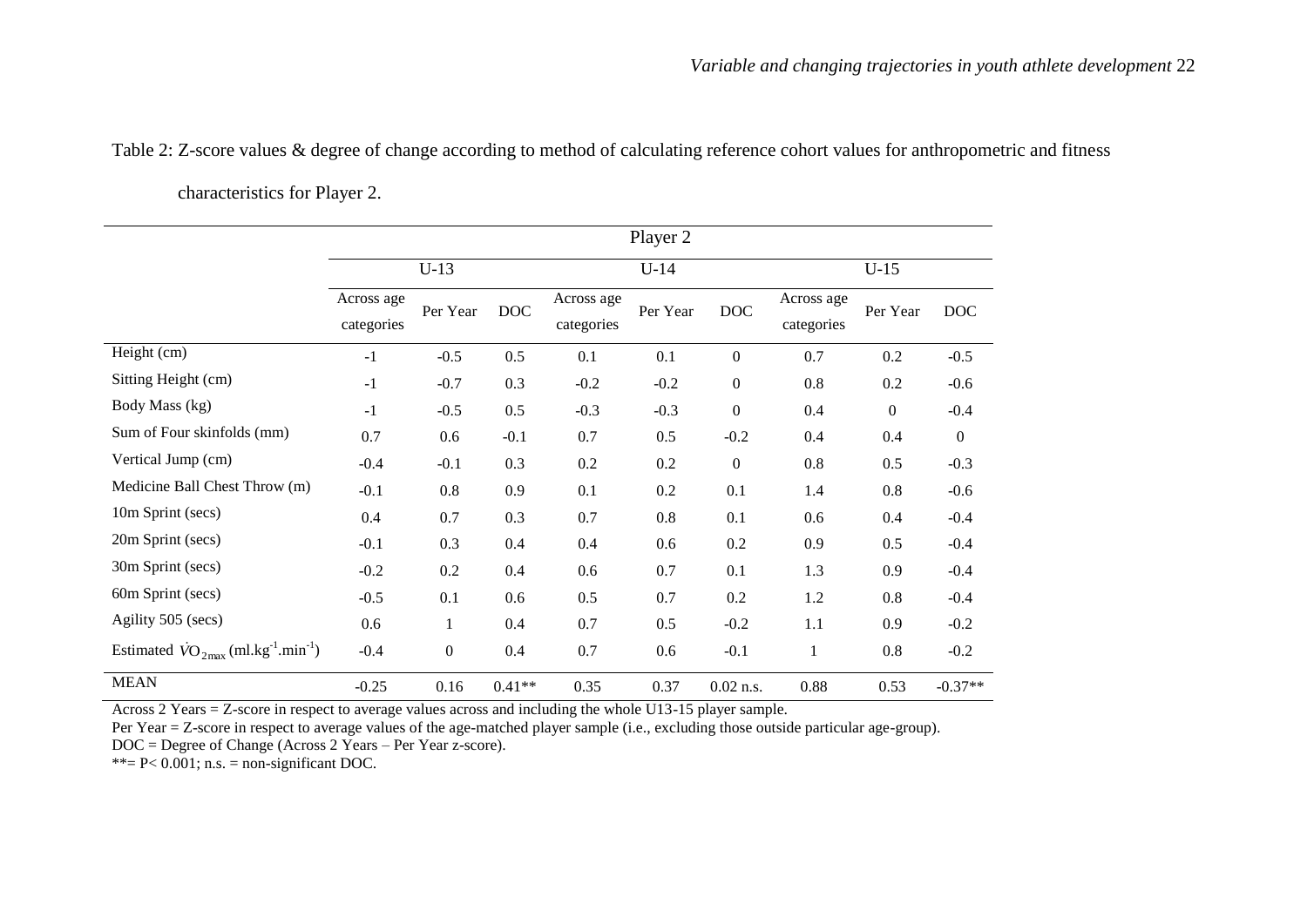Table 3: Z-score values & degree of change according to method of calculating reference cohort values for anthropometric and fitness

|                                                                           | Player 3                             |        |            |                          |                |                  |                          |                  |                  |  |
|---------------------------------------------------------------------------|--------------------------------------|--------|------------|--------------------------|----------------|------------------|--------------------------|------------------|------------------|--|
|                                                                           |                                      | $U-13$ |            |                          | $U-14$         |                  | $U-15$                   |                  |                  |  |
|                                                                           | Across age<br>Per Year<br>categories |        | <b>DOC</b> | Across age<br>categories | Per Year       | DOC              | Across age<br>categories | Per Year         | <b>DOC</b>       |  |
| Height (cm)                                                               | $-0.4$                               | 0.3    | 0.7        | $-0.1$                   | $-0.2$         | $-0.1$           | $\overline{0}$           | $-0.5$           | $-0.5$           |  |
| Sitting Height (cm)                                                       | $\boldsymbol{0}$                     | 0.4    | 0.4        | 0.4                      | 0.4            | $\boldsymbol{0}$ | 0.5                      | $\boldsymbol{0}$ | $-0.5$           |  |
| Body Mass (kg)                                                            | 0.3                                  | 1.2    | 0.9        | 1.4                      | 1.8            | 0.4              | 1.7                      | 1.7              | $\boldsymbol{0}$ |  |
| Sum of Four skinfolds (mm)                                                | $-1$                                 | $-1.1$ | $-1$       | $-2.1$                   | $-2.2$         | $-0.1$           | $-2.5$                   | $-2.5$           | $\boldsymbol{0}$ |  |
| Vertical Jump (cm)                                                        | $-0.1$                               | 0.3    | 0.4        | $-0.3$                   | $-0.3$         | $\boldsymbol{0}$ | 0.8                      | 0.5              | $-0.3$           |  |
| Medicine Ball Chest Throw (m)                                             | $\boldsymbol{0}$                     | 1.3    | 1.3        | 1.3                      | 1.9            | 0.6              | 1.7                      | 1.1              | $-0.6$           |  |
| 10m Sprint (secs)                                                         | $-0.4$                               | $-0.2$ | 0.2        | 0.1                      | $\overline{0}$ | $-0.1$           | $-0.3$                   | $-0.7$           | $-0.4$           |  |
| 20m Sprint (secs)                                                         | $-0.6$                               | $-0.1$ | 0.5        | $-0.1$                   | $\overline{0}$ | $-0.1$           | $-0.4$                   | $-0.8$           | $-0.4$           |  |
| 30m Sprint (secs)                                                         | $-0.2$                               | 0.3    | 0.5        | $-0.4$                   | $\overline{0}$ | $-0.4$           | $-0.2$                   | $-0.8$           | $-0.6$           |  |
| 60m Sprint (secs)                                                         | $-0.4$                               | 0.3    | 0.7        | $\boldsymbol{0}$         | 0.1            | 0.1              | $-0.3$                   | $-1.2$           | $-0.9$           |  |
| Agility 505 Left (secs)                                                   | $-0.5$                               | $-0.1$ | 0.4        | $-0.8$                   | $-1$           | $-0.2$           | 0.2                      | $-0.2$           | $-0.4$           |  |
| Estimated $\rm{VO}_{2\rm{max}}$ (ml.kg <sup>-1</sup> .min <sup>-1</sup> ) | $-0.8$                               | $-0.5$ | 0.3        | $-1$                     | $-1$           | $\boldsymbol{0}$ | $-0.8$                   | $-1.3$           | $-0.5$           |  |
| <b>MEAN</b>                                                               | $-0.34$                              | 0.18   | $0.44**$   | $-0.13$                  | $-0.04$        | $0.01$ n.s.      | 0.03                     | $-0.39$          | $-0.43**$        |  |

characteristics for Player 3.

Across 2 Years = Z-score in respect to average values across and including the whole U13-15 player sample.

Per Year = Z-score in respect to average values of the age-matched player sample (i.e., excluding those outside particular age-group).

DOC = Degree of Change (Across 2 Years – Per Year z-score).

 $**=$  P< 0.001; n.s. = non-significant DOC.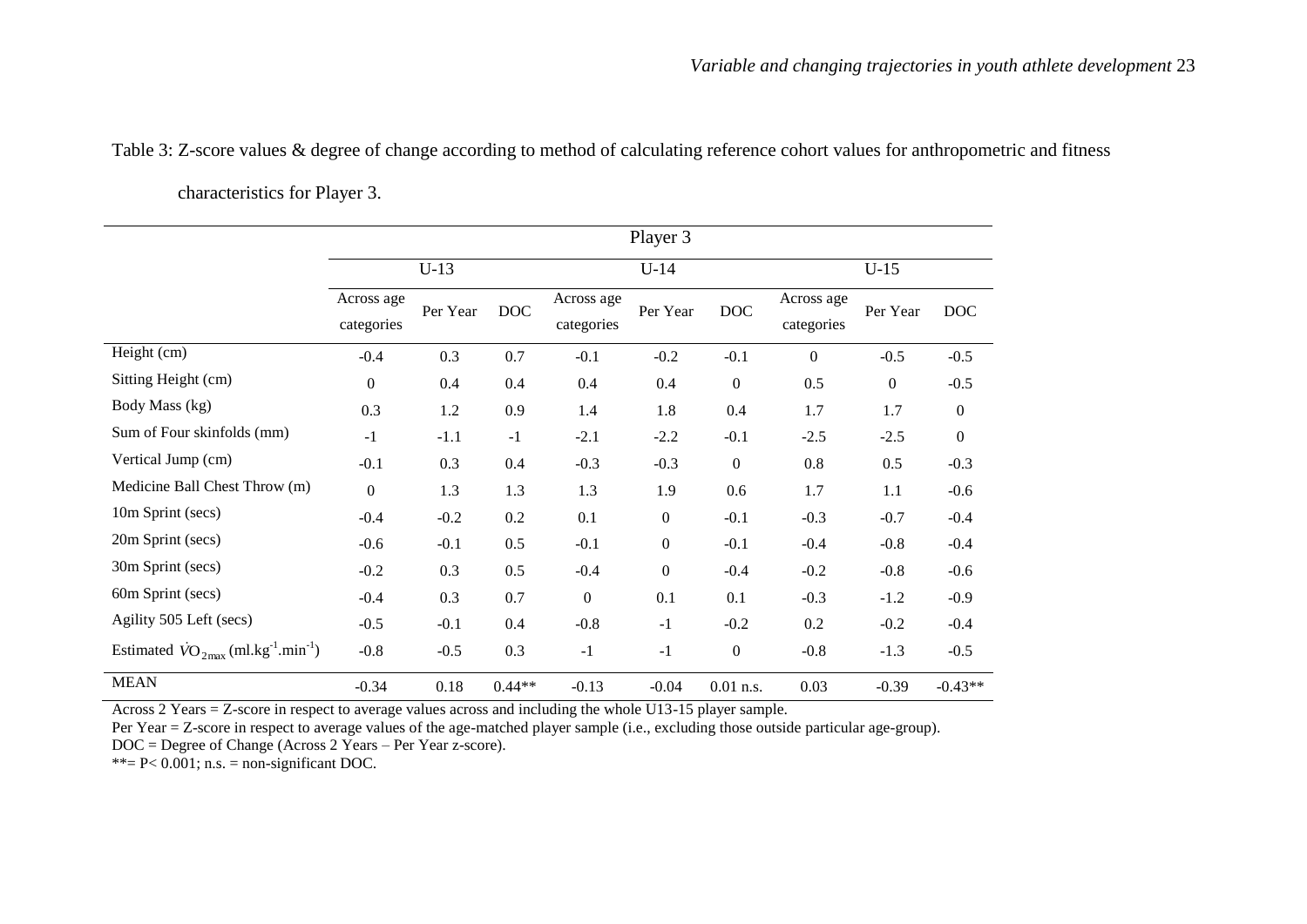Table 4: Anthropometric and fitness characteristics of all players and three case players selected to the Player Performance Pathway at Under 13's, 14's and 15's.

|                                                                                   | <b>Broader Sample</b> |                 |                  |       | Player 4 |       |       | Player 5 |       |         | Player 6 |       |  |
|-----------------------------------------------------------------------------------|-----------------------|-----------------|------------------|-------|----------|-------|-------|----------|-------|---------|----------|-------|--|
|                                                                                   | U13s                  | U14s            | U15s             | U13s  | U14s     | U15s  | U13s  | U14s     | U15s  | U13s    | U14s     | U15s  |  |
| Age (years)                                                                       | $13.60 \pm 0.27$      | 14.58±0.27      | $15.57 \pm 0.27$ | 13.87 | 14.87    | 15.87 | 13.64 | 14.64    | 15.64 | 13.11   | 14.11    | 15.11 |  |
| Age at PHV (years)                                                                | $13.54 \pm 0.62$      | 13.58±0.54      | $13.74 \pm 0.55$ | 13.2  | 13.2     | 13.4  | 13.6  | 13.6     | 13.8  | 14.8    | 14.5     | 14.6  |  |
| Years from PHV (years)                                                            | $0.06 \pm 0.59$       | $1.00 \pm 0.58$ | $1.83 \pm 0.54$  | 0.67  | 1.67     | 2.47  | 0.04  | 1.04     | 1.84  | $-1.69$ | $-0.39$  | 0.51  |  |
| Predicted Height (cm)                                                             | $185.6{\pm}4.9$       | $183.4 + 4.4$   | $181.7 + 4.9$    | 186.7 | 183.4    | 182.1 | 182.0 | 181.2    | 182.8 | 186.2   | 184.1    | 182.9 |  |
| % of Predicted Height                                                             | $91.5 \pm 2.9$        | $95.4 \pm 2.1$  | $97.6 \pm 1.4$   | 94.7  | 97.7     | 98.9  | 91.1  | 96.0     | 97.9  | 84.7    | 90.2     | 94.8  |  |
| Height (cm)                                                                       | $169.8 \pm 7.8$       | $174.9 \pm 6.5$ | $178.0 \pm 6.4$  | 176.8 | 179.2    | 180.1 | 165.8 | 174.0    | 179.0 | 157.7   | 166.0    | 173.4 |  |
| Sitting Height (cm)                                                               | $86.6 \pm 4.4$        | $88.7 \pm 3.7$  | $90.7 \pm 3.5$   | 89.2  | 91.6     | 92.2  | 85.2  | 89.8     | 91.0  | 73.3    | 81.5     | 86.0  |  |
| Body Mass (kg)                                                                    | $62.7 \pm 10.5$       | $70.2 \pm 10.5$ | $76.4 \pm 10.4$  | 80.4  | 84.5     | 92.5  | 57.8  | 66.4     | 72.8  | 51.3    | 62.2     | 72.7  |  |
| Sum of Four skinfolds (mm)                                                        | $37.5 \pm 15.1$       | $39.1 \pm 16.3$ | $40.9 \pm 15.0$  | 84.6  | 77.5     | 76.5  | 30.9  | 34.7     | 31.1  | 46.5    | 40.1     | 35.4  |  |
| Vertical Jump (cm)                                                                | $38.8 + 5.1$          | $40.8 \pm 5.2$  | $42.8 \pm 5.2$   | 31    | 37       | 40    | 35    | 37       | 42    | 34      | 37       | 43    |  |
| Medicine Ball Chest Throw (m)                                                     | $5.2 \pm 0.65$        | $5.8 \pm 0.60$  | $6.5 \pm 0.60$   | 5.7   | 6.5      | 6.8   | 4.8   | 5.8      | 5.6   | 4.7     | 5.4      | 6.1   |  |
| 10m Sprint (seconds)                                                              | $1.93 \pm 0.12$       | $1.89 \pm 0.10$ | $1.86 \pm 0.12$  | 2.04  | 2.09     | 1.97  | 1.95  | 1.90     | 1.83  | 2.04    | 1.98     | 1.84  |  |
| 20m Sprint (seconds)                                                              | $3.34 \pm 0.18$       | $3.27 \pm 0.15$ | $3.18 \pm 0.16$  | 3.43  | 3.50     | 3.36  | 3.42  | 3.31     | 3.11  | 3.45    | 3.37     | 3.11  |  |
| 30m Sprint (seconds)                                                              | $4.69 \pm 0.26$       | $4.56 \pm 0.22$ | $4.42 \pm 0.22$  | 4.79  | 4.77     | 4.61  | 4.76  | 4.64     | 4.30  | 4.90    | 4.63     | 4.31  |  |
| 60m Sprint (seconds)                                                              | $8.79 \pm 0.56$       | $8.45 \pm 0.45$ | $8.14 \pm 0.40$  | 8.81  | 8.50     | 8.51  | 8.81  | 8.67     | 7.92  | 9.46    | 8.81     | 7.93  |  |
| Agility 505 (seconds)                                                             | $2.58 \pm 0.14$       | $2.49 \pm 0.14$ | $2.47 \pm 0.14$  | 2.60  | 2.60     | 2.70  | 2.69  | 2.44     | 2.47  | 2.65    | 2.53     | 2.47  |  |
| Estimated $\overline{VO}_{2\text{max}}$ (ml.kg <sup>-1</sup> .min <sup>-1</sup> ) | $47.5 \pm 4.6$        | $49.2 \pm 5.2$  | $50.9 \pm 4.5$   | 41.1  | 40.2     | 42.1  | 45.2  | 46.5     | 50.8  | 45.2    | 48.7     | 50.8  |  |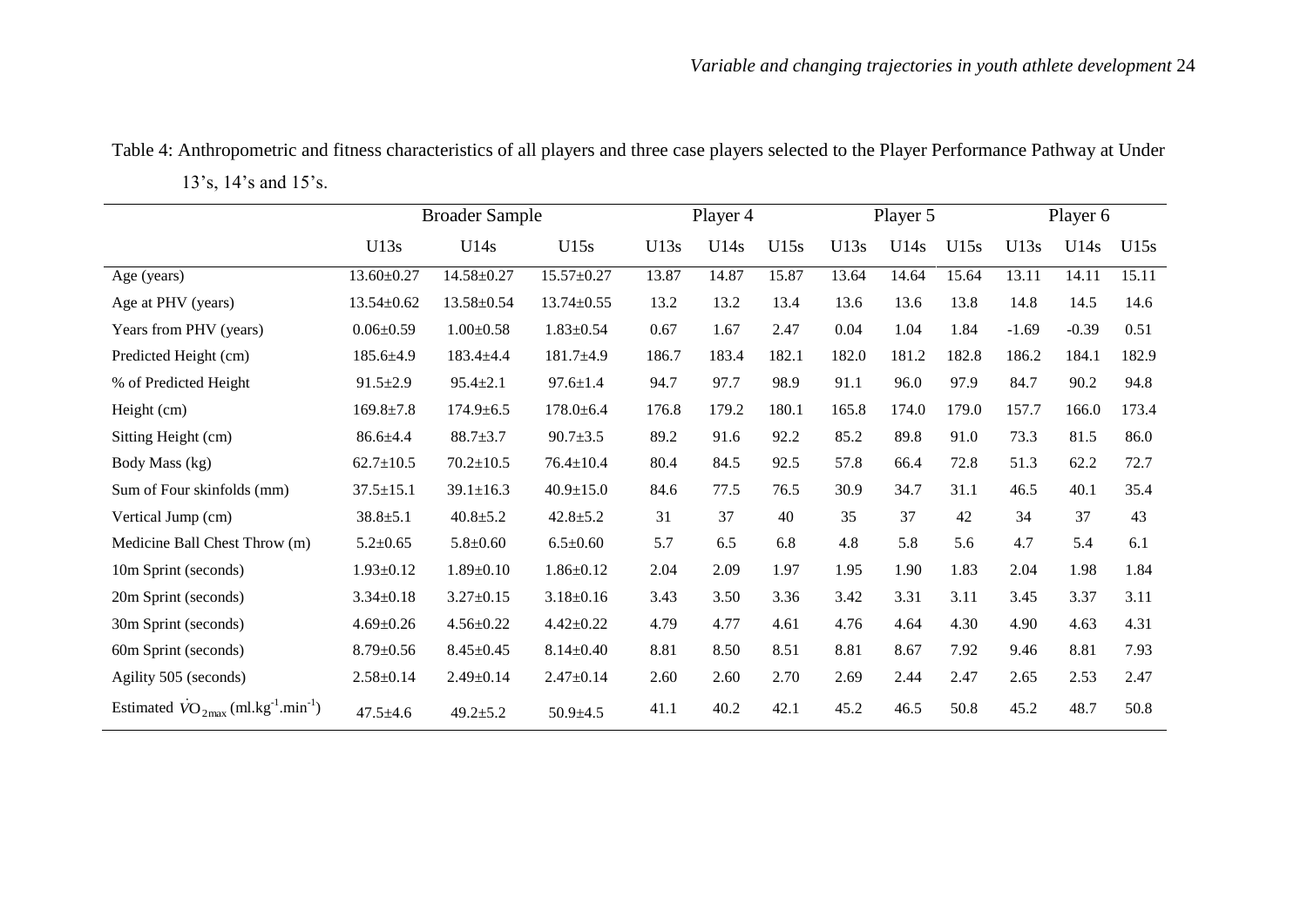



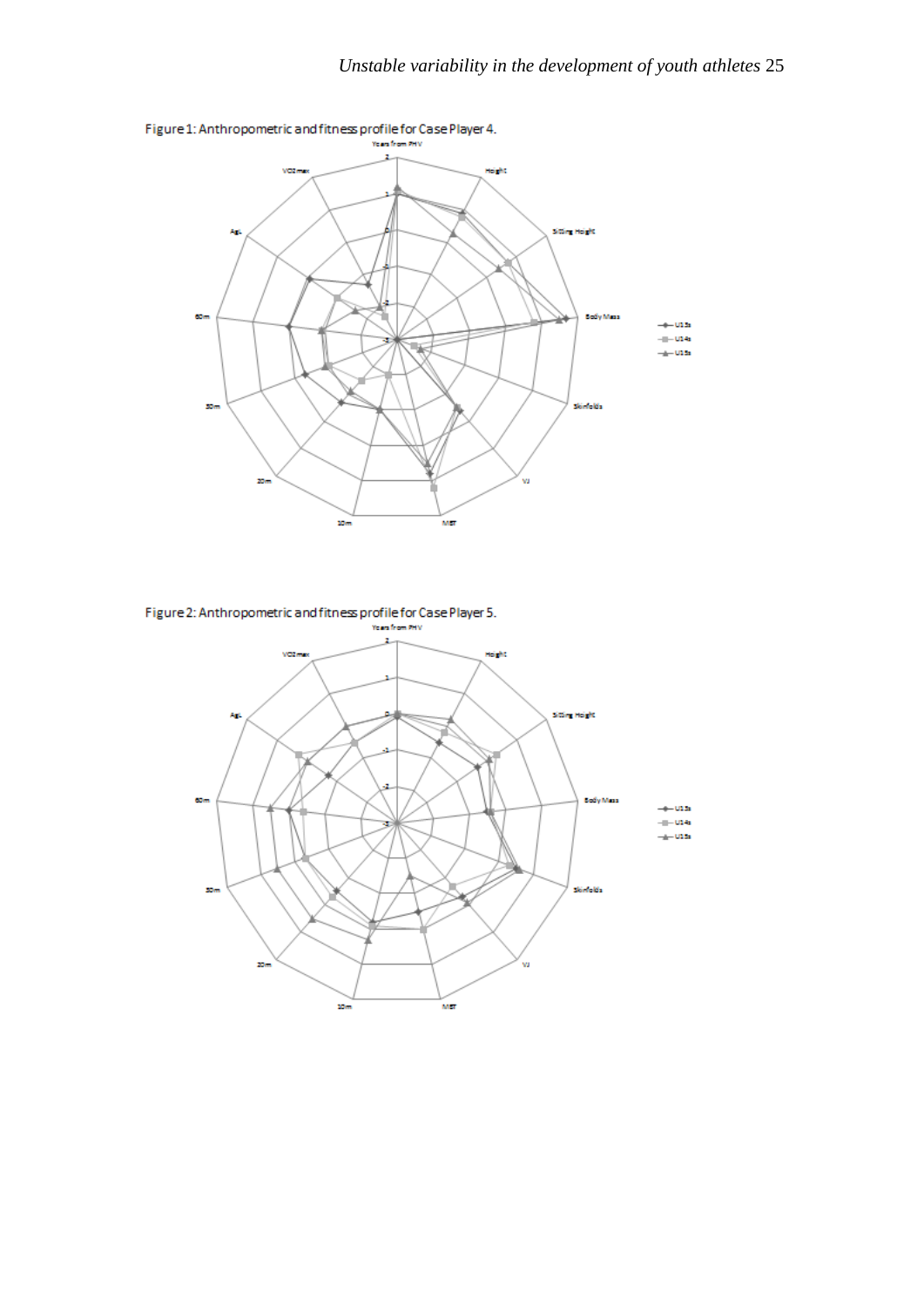

Figure 4: Height and percentage of predicted height of each player at Under 13's, 14's & 15's. gBroader Sample **mPlayer4 mPlayer5 mPlayer6** 

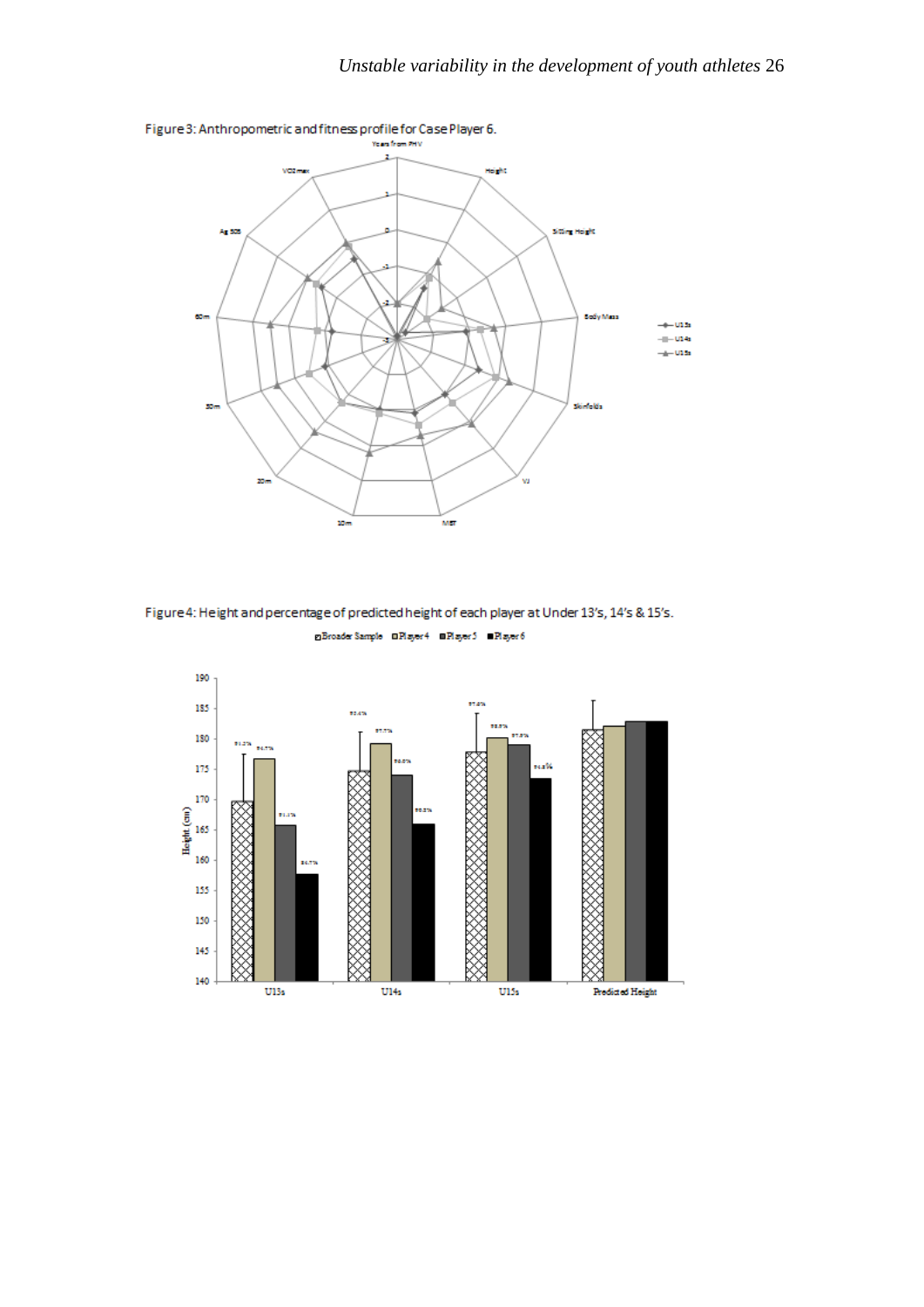*Unstable variability in the development of youth athletes* 27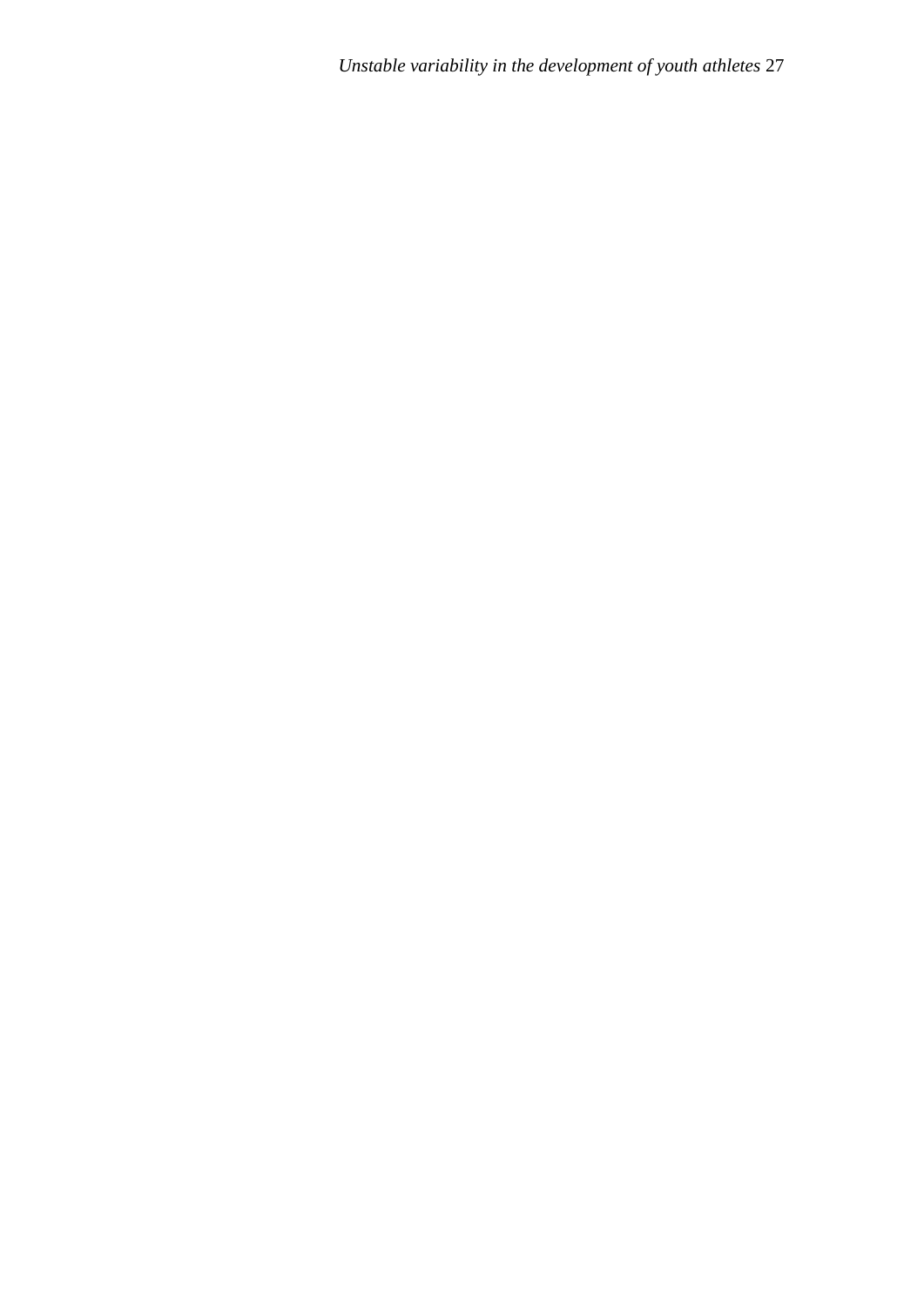## **References**

- <span id="page-28-3"></span>1. Abbott, A, Button, C, Pepping, GJ, and Collins, D. Unnatural selection: talent identification and development in sport. Nonlinear Dynamics Psychol Life Sci 9: 61, 2005.
- <span id="page-28-1"></span>2. Baxter-Jones, A, Helms, P, Maffulli, N, Baines-Preece, J, and Preece, M. Growth and development of male gymnasts, swimmers, soccer and tennis players: a longitudinal study. Ann Hum Biol 22: 381-394, 1995.
- <span id="page-28-2"></span>3. Beunen, G and Malina, RM. Growth and biological maturation: Relevance to athletic performance., in: The Encyclopedia of Sports Medicine: The Child and Adolescent Athlete. O Bar-Or, ed. Oxford: Blackwell Scientific Publications, 1996, pp 3-24.
- <span id="page-28-0"></span>4. Cobley, S, Baker, J, and Schorer, J. Identification and development of sport talent: A brief introduction to a growing field of research and practice, in: Talent identification & development in sport: International perspectives. J Baker, S Cobley, J Schorer, eds. London: Routledge, 2011, pp 1-10.
- <span id="page-28-5"></span>5. Gabbett, T and Herzig, P. Physiological characteristics of junior elite and subelite rugby league players. Strength Cond Coach 12: 19-24, 2004.
- <span id="page-28-6"></span>6. Gabbett, T, Kelly, J, Ralph, S, and Driscoll, D. Physiological and anthropometric characteristics of junior elite and sub-elite rugby league players, with special reference to starters and non-starters. J Sci Med Sport 12: 215-222, 2009.
- <span id="page-28-4"></span>7. Hawes, MR and Martin, AD. Human body composition, in: Kinanthropometry and exercise physiology laboratory manual: tests, procedures and data. R Eston, T Reilly, eds. London: Routledge, 2001, pp 7–43.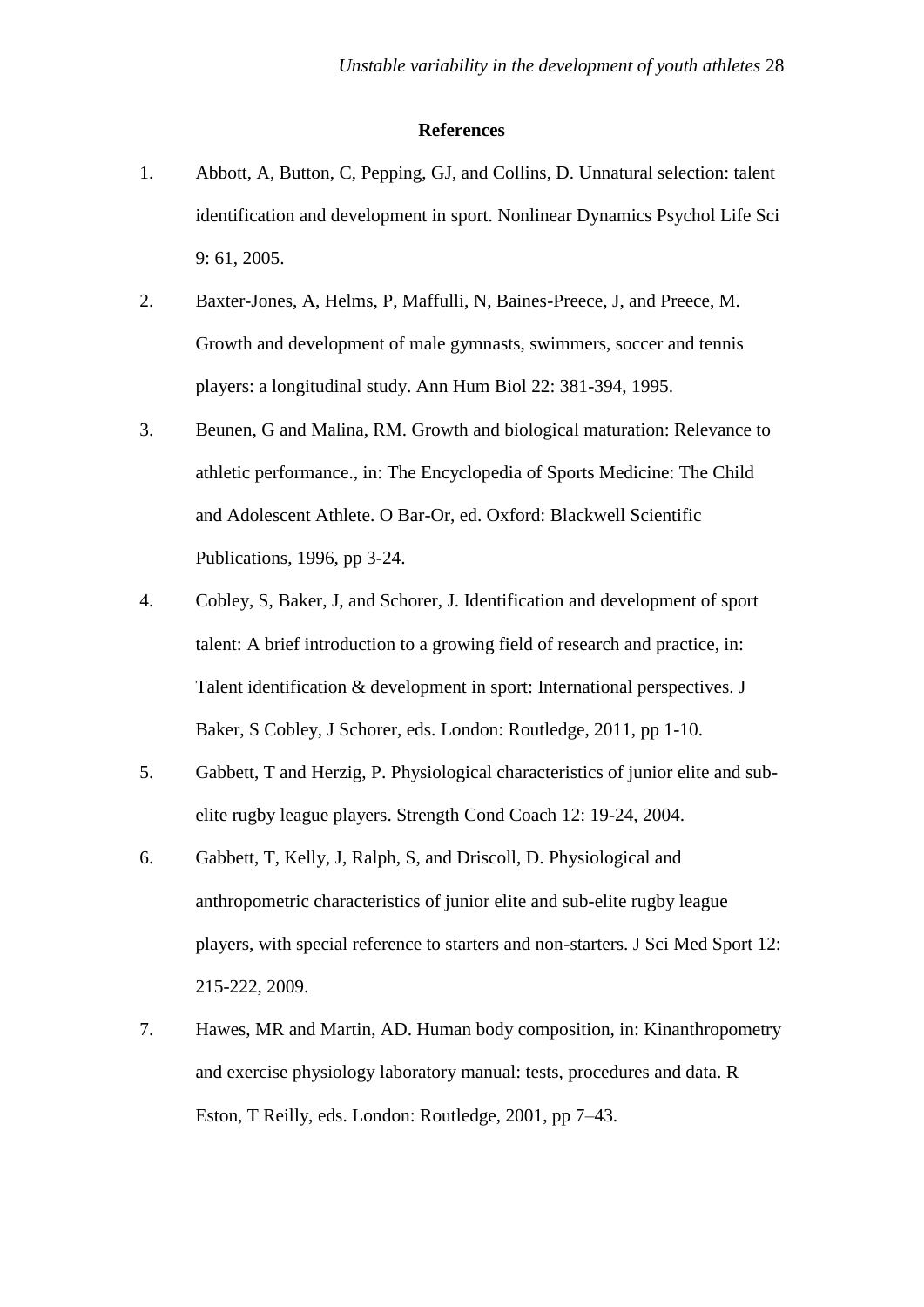- <span id="page-29-8"></span>8. Hopkins, WG. Measures of reliability in sports medicine and science. Sports Med 30: 1-15, 2000.
- <span id="page-29-6"></span>9. Lefevre, J, Beunen, G, Steens, G, Claessens, A, and Renson, R. Motor performance during adolescence and age thirty as related to age at peak height velocity. Ann Hum Biol 17: 423-435, 1990.
- <span id="page-29-0"></span>10. Malina, RM. Physical growth and biological maturation of young athletes. Exerc Sport Sci Rev 22: 280-284, 1994.
- <span id="page-29-1"></span>11. Malina, RM, Bouchard, C, and Bar-Or, O. Growth, maturation, and physical activity. Human Kinetics Publishers, 2004.
- <span id="page-29-4"></span>12. Malina, RM, Eisenmann, JC, Cumming, SP, Ribeiro, B, and Aroso, J. Maturity-associated variation in the growth and functional capacities of youth football (soccer) players 13–15 years. Eur J Appl Physiol 91: 555-562, 2004.
- <span id="page-29-5"></span>13. Malina, RM, Ribeiro, B, Aroso, J, and Cumming, SP. Characteristics of youth soccer players aged 13–15 years classified by skill level. Br J Sports Med 41: 290-295, 2007.
- <span id="page-29-7"></span>14. Mirwald, RL, Baxter-Jones, GAD, Bailey, DA, and Beunen, GP. An assessment of maturity from anthropometric measurements. Med Sci Sports Exerc 34: 689, 2002.
- <span id="page-29-2"></span>15. Musch, J and Grondin, S. Unequal competition as an impediment to personal development: A review of the relative age effect in sport. Dev Rev 21: 147- 167, 2001.
- <span id="page-29-3"></span>16. Philippaerts, RM, Vaeyens, R, Janssens, M, Van Renterghem, B, Matthys, D, Craen, R, Bourgois, J, Vrijens, J, Beunen, G, and Malina, RM. The relationship between peak height velocity and physical performance in youth soccer players. J Sports Sci 24: 221-230, 2006.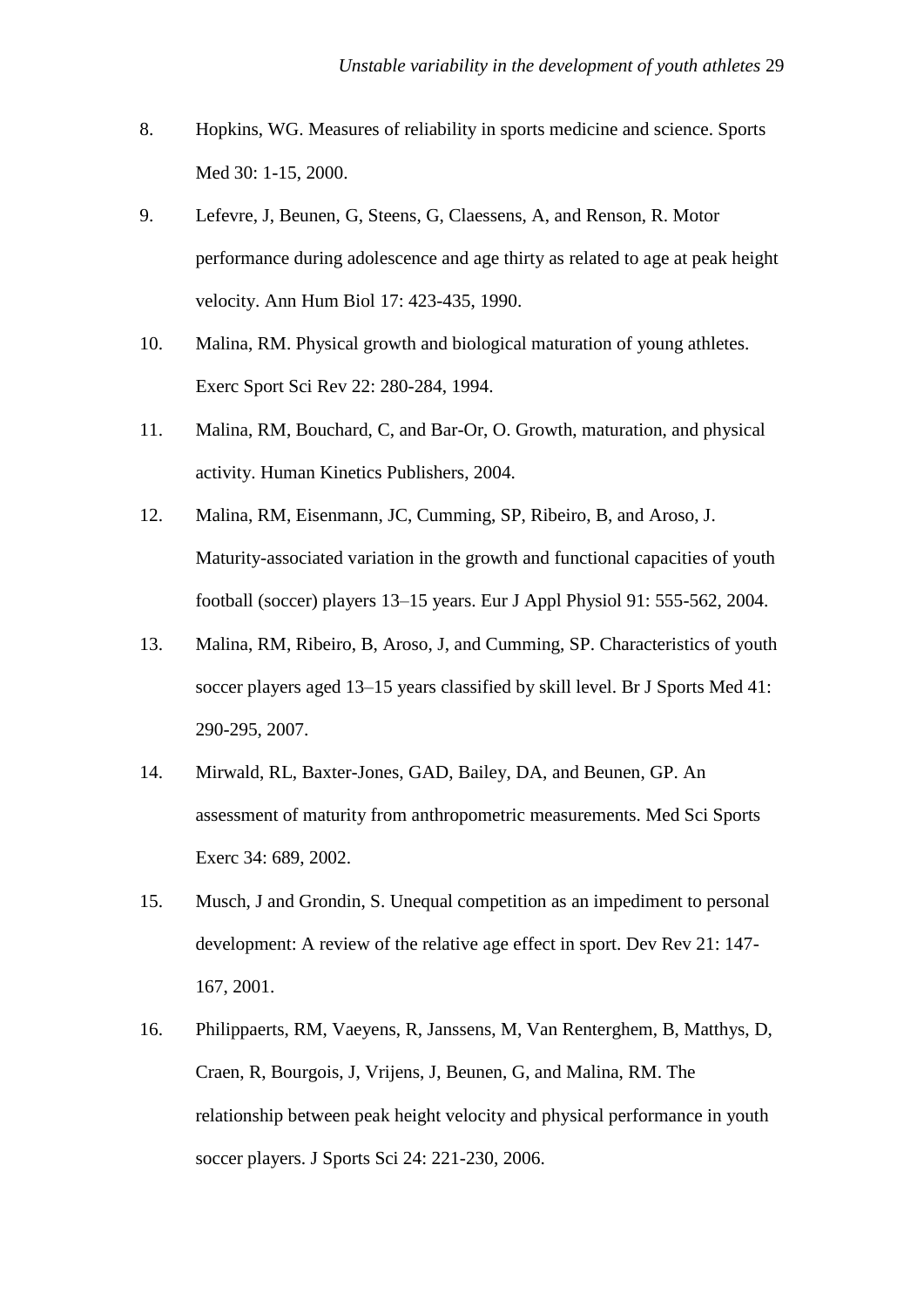- <span id="page-30-8"></span>17. Ramsbottom, R, Brewer, J, and Williams, C. A progressive shuttle run test to estimate maximal oxygen uptake. Br J Sports Med 22: 141, 1988.
- <span id="page-30-0"></span>18. Reilly, T, Williams, AM, Nevill, A, and Franks, A. A multidisciplinary approach to talent identification in soccer. J Sports Sci 18: 695-702, 2000.
- <span id="page-30-3"></span>19. Sherar, LB, Baxter-Jones, ADG, Faulkner, RA, and Russell, KW. Do physical maturity and birth date predict talent in male youth ice hockey players? J Sports Sci 25: 879-886, 2007.
- <span id="page-30-7"></span>20. Stockbrugger, BA and Haennel, RG. Contributing factors to performance of a medicine ball explosive power test: a comparison between jump and nonjump athletes. J Strength Cond Res 17, 2003.
- <span id="page-30-6"></span>21. Sykes, D, Twist, C, Hall, S, Nicholas, C, and Lamb, K. Semi-automated timemotion analysis of senior elite rugby league. Int J Perform Anal Sport 9: 47- 59, 2009.
- <span id="page-30-1"></span>22. Tanner, JM. Growth and maturation during adolescence. Nutr Rev 39: 43-55, 1981.
- <span id="page-30-2"></span>23. Tanner, JM. Foetus into man: Physical growth from conception to maturity. Harvard University Press, 1990.
- <span id="page-30-4"></span>24. Till, K, Cobley, S, O'Hara, J, Chapman, C, and Cooke, C. Anthropometric, physiological and selection characteristics in high performance UK junior rugby league players. Tal Dev Excel 2: 193-207, 2010.
- <span id="page-30-5"></span>25. Till, K, Cobley, S, O'Hara, J, and Cooke, C. An individualized longitudinal approach to monitoring the dynamics of growth and fitness development in adolescent athletes. J Strength Cond Res, 2013.